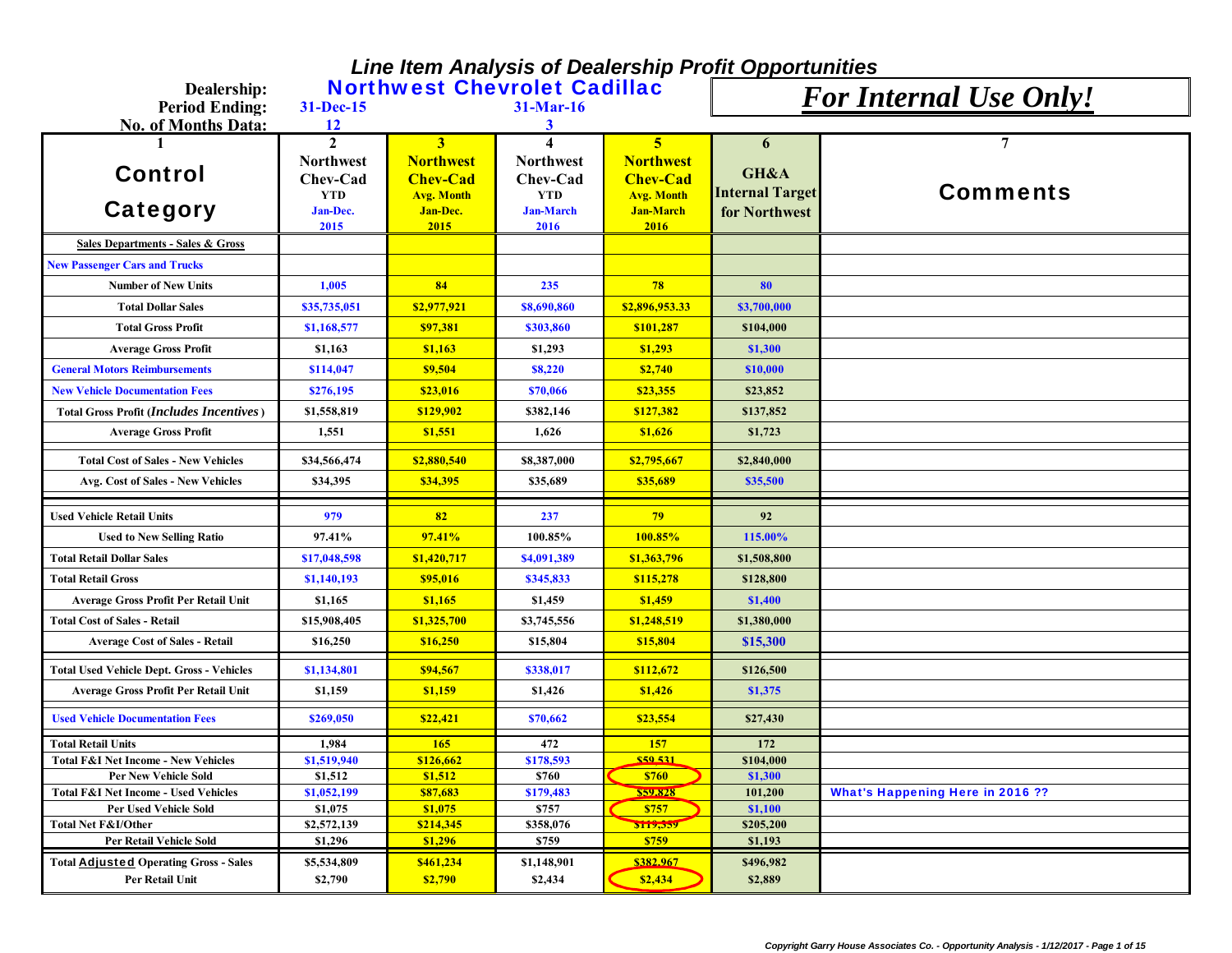| $\mathbf{1}$                                    | $\mathbf{2}$     | 3                 | $\boldsymbol{4}$ | $\overline{5}$    | 6                      | $\overline{7}$                                    |
|-------------------------------------------------|------------------|-------------------|------------------|-------------------|------------------------|---------------------------------------------------|
|                                                 | <b>Northwest</b> | <b>Northwest</b>  | <b>Northwest</b> | <b>Northwest</b>  |                        |                                                   |
| <b>Control</b>                                  | Chev-Cad         | <b>Chev-Cad</b>   | Chev-Cad         | <b>Chev-Cad</b>   | GH&A                   |                                                   |
|                                                 | <b>YTD</b>       | <b>Avg. Month</b> | <b>YTD</b>       | <b>Avg. Month</b> | <b>Internal Target</b> | <b>Comments</b>                                   |
| <b>Category</b>                                 | Jan-Dec.         | Jan-Dec.          | <b>Jan-March</b> | <b>Jan-March</b>  | for Northwest          |                                                   |
|                                                 | 2015             | 2015              | 2016             | 2016              |                        |                                                   |
| <b>Sales Departments - Controllable Expense</b> |                  |                   |                  |                   |                        |                                                   |
| <b>Salesperson Commissions - New</b>            | \$628,691        | \$52,391          | \$112,591        | \$37,530          |                        |                                                   |
| <b>Salesperson Commissions - Used</b>           | \$496,709        | \$41,392          | \$125,344        | \$41,781          |                        |                                                   |
| <b>Absentee Compensation - New</b>              | \$30,981         | \$2,582           | \$7,076          | \$2,359           |                        |                                                   |
| <b>Absentee Compensation - Used</b>             | \$11,634         | \$970             | \$3,021          | \$1,007           |                        |                                                   |
| <b>Total Salesperson Compensation</b>           | \$1,168,015      | \$97,335          | \$248,032        | \$82,677          | \$90,300               |                                                   |
| <b>Percent of Adjusted Operating Gross</b>      | 21.10%           | 21.10%            | 21.59%           | 21.59%            | 18.17%                 |                                                   |
| Per Retail Unit                                 | \$589            | \$589             | \$525            | \$525             | \$525                  |                                                   |
| <b>Sales Management Commissions - New</b>       | \$261,392        | \$21,783          | \$50,751         | \$16,917          |                        |                                                   |
| <b>Sales Management Commissions - Used</b>      | \$255,711        | \$21,309          | \$31,947         | \$10,649          |                        |                                                   |
| <b>Sales Management Salaries - New</b>          | \$232,895        | \$19,408          | \$64,673         | \$21,558          |                        |                                                   |
| <b>Sales Management Salaries - Used</b>         | \$110,839        | \$9,237           | \$40,100         | \$13,367          |                        |                                                   |
| <b>Total Sales Management Compensation</b>      | \$860,837        | \$71,736          | \$187,471        | \$62,490          | \$49,698               |                                                   |
| <b>Percent of Adjusted Operating Gross</b>      | 15.55%           | 15.55%            | 16.32%           | 16.32%            | 10.00%                 |                                                   |
| <b>Per Retail Unit</b>                          | \$434            | \$434             | \$397            | \$397             |                        |                                                   |
| <b>F&amp;I Salaries - New</b>                   | <b>SO</b>        | S <sub>0</sub>    | <b>SO</b>        | \$0               |                        |                                                   |
| <b>F&amp;I Salaries - Used</b>                  | <b>SO</b>        | \$0               | <b>SO</b>        | \$0               |                        |                                                   |
| <b>F&amp;I Commissions - New</b>                | \$190,203        | \$15,850          | \$24,564         | \$8,188           |                        |                                                   |
| <b>F&amp;I Commissions - Used</b>               | \$230,217        | \$19,185          | \$31,348         | \$10,449          |                        |                                                   |
| <b>Total F&amp;I Compensation</b>               | \$420,420        | \$35,035          | \$55,912         | \$18,637          | \$24,624               |                                                   |
| Percent of F&I Departmental Net                 | 16.35%           | 16.35%            | 15.61%           | 15.61%            | 12.00%                 |                                                   |
| Other Salaries/Wages - New                      | \$73,407         | \$6,117           | \$16,960         | \$5,653           |                        |                                                   |
| <b>Other Salaries/Wages - Used</b>              | \$49,638         | \$4,137           | \$9,048          | \$3,016           |                        |                                                   |
| <b>Other Salaries/Wages - Total</b>             | \$123,045        | \$10,254          | \$26,008         | \$8,669           | \$9,000                |                                                   |
| Per Retail Unit                                 | \$62             | \$62              | \$55             | \$55              | \$52                   |                                                   |
| <b>Percent of Adjusted Operating Gross</b>      | 2.22%            | 2.22%             | 2.26%            | 2.26%             | 1.81%                  |                                                   |
| <b>Total Sales Department Compensation</b>      | \$2,572,317      | \$214,360         | \$517,423        | \$172,474         | \$173,622              |                                                   |
| <b>Per Retail Unit</b>                          | \$1,297          | \$1,297           | \$1,096          | \$1,096           | \$1,009                |                                                   |
| <b>Percent of Adjusted Operating Gross</b>      | 46.48%           | 46.48%            | 45.04%           | 45.04%            | 34.94%                 | <b>Significant Expense Structure Opportunity!</b> |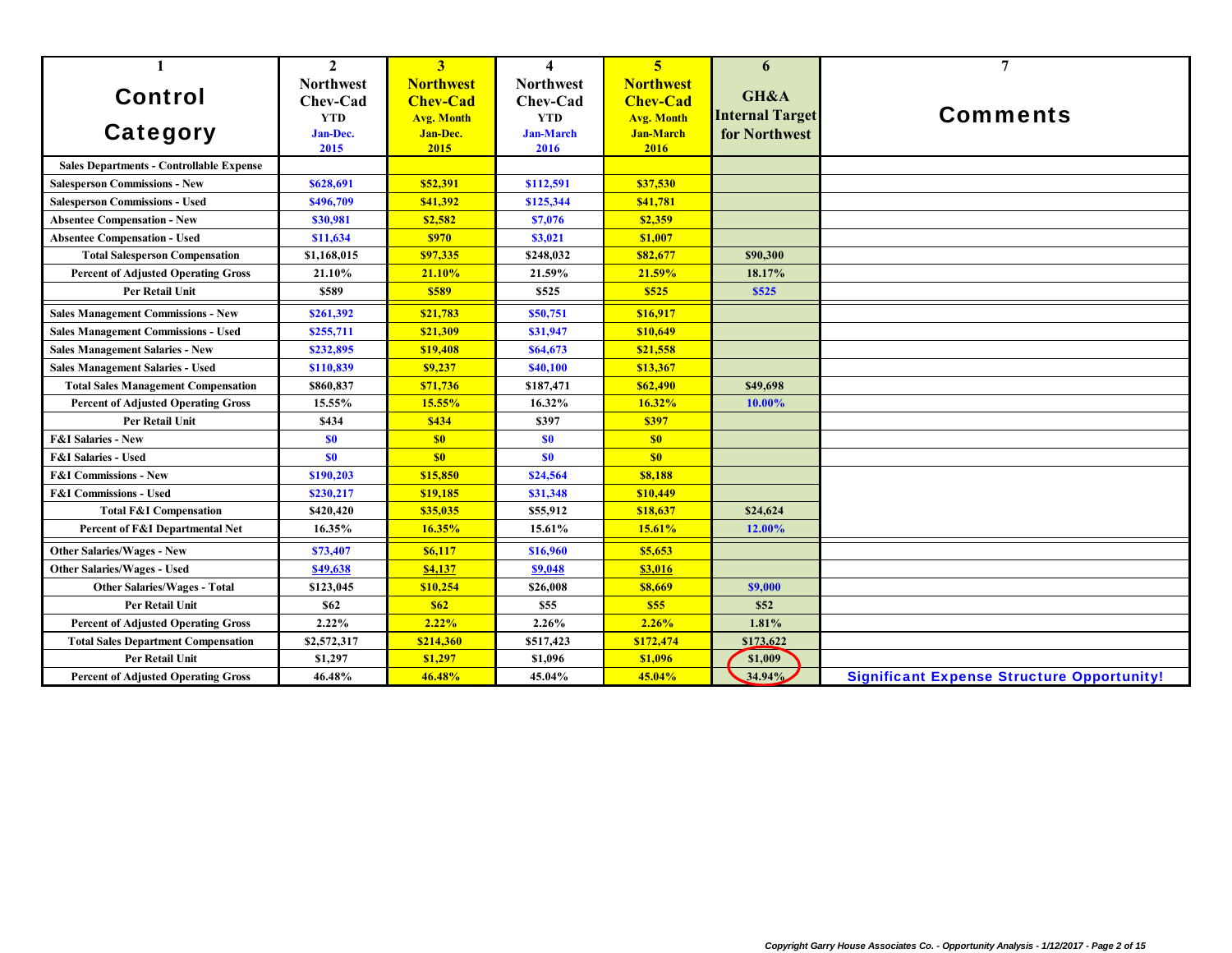| $\mathbf{1}$                                   | $\mathbf{2}$     | $\overline{\mathbf{3}}$ | $\overline{\mathbf{4}}$ | $\overline{5}$    | 6                      | $\overline{7}$                            |
|------------------------------------------------|------------------|-------------------------|-------------------------|-------------------|------------------------|-------------------------------------------|
|                                                | <b>Northwest</b> | <b>Northwest</b>        | <b>Northwest</b>        | <b>Northwest</b>  |                        |                                           |
| <b>Control</b>                                 | Chev-Cad         | <b>Chev-Cad</b>         | Chev-Cad                | <b>Chev-Cad</b>   | GH&A                   |                                           |
|                                                | <b>YTD</b>       | <b>Avg. Month</b>       | <b>YTD</b>              | <b>Avg. Month</b> | <b>Internal Target</b> | <b>Comments</b>                           |
| <b>Category</b>                                | Jan-Dec.         | Jan-Dec.                | <b>Jan-March</b>        | <b>Jan-March</b>  | for Northwest          |                                           |
|                                                | 2015             | 2015                    | 2016                    | 2016              |                        |                                           |
| <b>Pre-Delivery Expense-New</b>                | \$157,223        | \$13,102                | \$27,423                | \$9,141           |                        |                                           |
| Pre-Delivery Expense- Used                     | \$17,159         | \$1,430                 | \$1,204                 | <b>\$401</b>      |                        |                                           |
| <b>Net Pre-Delivery Expense</b>                | \$174,382        | \$14,532                | \$28,627                | \$9,542           | \$10,320               |                                           |
| Per Retail Unit                                | \$88             | <b>\$88</b>             | \$61                    | <b>\$61</b>       | <b>\$60</b>            |                                           |
| <b>Policy Expense - New</b>                    | \$792            | <b>\$66</b>             | \$356                   | \$119             |                        |                                           |
| Per Retail New Unit                            | \$1              | \$1                     | \$2                     | \$2               |                        |                                           |
| <b>Policy Expense - Used</b>                   | \$1,181          | <b>\$98</b>             | <b>\$240</b>            | <b>\$80</b>       |                        |                                           |
| <b>Per Retail Used Unit</b>                    | \$1              | \$1                     | \$1                     | \$1               |                        |                                           |
| <b>Policy Expense - Total</b>                  | \$1,973          | \$164                   | \$596                   | \$199             | \$172                  |                                           |
| Per Retail Unit                                | \$1              | \$1                     | \$1                     | \$1               | \$1                    |                                           |
| <b>Advertising Expense - New</b>               | \$262,712        | \$21,893                | \$31,671                | \$10,557          |                        |                                           |
| <b>Advertising Expense - Used</b>              | \$217,579        | \$18,132                | \$24,906                | \$8,302           |                        |                                           |
| eCommerce Promotion Expense - New              | \$184,696        | \$15,391                | \$40,989                | \$13,663          |                        |                                           |
| eCommerce Promotion Expense - Used             | \$137,707        | \$11,476                | \$26,212                | \$8,737           |                        |                                           |
| <b>Net Advertising/Sales Promotion Expense</b> | \$802,694        | \$66,891                | \$123,778               | \$41,259          | \$43,000               |                                           |
| <b>Per Retail Unit</b>                         | \$405            | \$405                   | \$262                   | \$262             | \$250                  |                                           |
| <b>Percent of Adjusted Operating Gross</b>     | 14.50%           | 14.50%                  | 10.77%                  | 10.77%            | 8.65%                  |                                           |
| <b>Advertising Refunds - New</b>               | (S300, 815)      | (S25,068)               | (S63, 411)              | (S21, 137)        | (S22,500)              |                                           |
| <b>Advertising Refunds - Used</b>              | \$585            | \$0                     | S <sub>0</sub>          | \$0               | \$0                    |                                           |
| <b>Net Advertising/Sales Promotion Expense</b> | \$502,464        | \$41,823                | \$60,367                | \$20,122          | \$20,500               |                                           |
| Per Retail Unit                                | \$253            | \$253                   | \$128                   | \$128             | \$119                  |                                           |
| <b>Percent of Adjusted Operating Gross</b>     | 9.08%            | 9.07%                   | 5.25%                   | 5.25%             | 4.12%                  |                                           |
| <b>Training Expense - New</b>                  | \$15,412         | \$1,284                 | \$9,041                 | \$3,014           |                        |                                           |
| <b>Training Expense - Used</b>                 | \$5,936          | \$495                   | \$3,529                 | \$1,176           |                        |                                           |
| <b>Training Expense - Total</b>                | \$21,348         | \$1,779                 | \$12,570                | \$4,190           | \$7,455                |                                           |
| <b>Percent of Adjusted Operating Gross</b>     | 0.39%            | 0.39%                   | 1.09%                   | 1.09%             | 1.50%                  | <b>Talent Management Opportunity Here</b> |
| <b>Company Vehicle Expense - New</b>           | \$24,878         | \$2,073                 | \$1,585                 | \$528             |                        |                                           |
| <b>Company Vehicle Expense - Used</b>          | \$4,471          | \$373                   | <b>\$712</b>            | \$237             |                        |                                           |
| <b>Company Vehicle Expense - Total</b>         | \$29,349         | \$2,446                 | \$2,297                 | <b>\$766</b>      | <b>\$800</b>           |                                           |
| <b>Percent of Adjusted Operating Gross</b>     | 0.53%            | 0.53%                   | 0.20%                   | 0.20%             | 0.16%                  |                                           |
| <b>Other Supplies Expense - New</b>            | \$18,956         | \$1,580                 | \$4,134                 | \$1,378           |                        |                                           |
| <b>Other Supplies Expense - Used</b>           | \$15,261         | \$1,272                 | \$3,359                 | \$1,120           |                        |                                           |
| <b>Other Supplies Expense - Total</b>          | \$34,217         | \$2,851                 | \$7,493                 | \$2,498           | \$2,500                |                                           |
| <b>Percent of Adjusted Operating Gross</b>     | 0.62%            | 0.62%                   | 0.65%                   | 0.65%             | $0.50\%$               |                                           |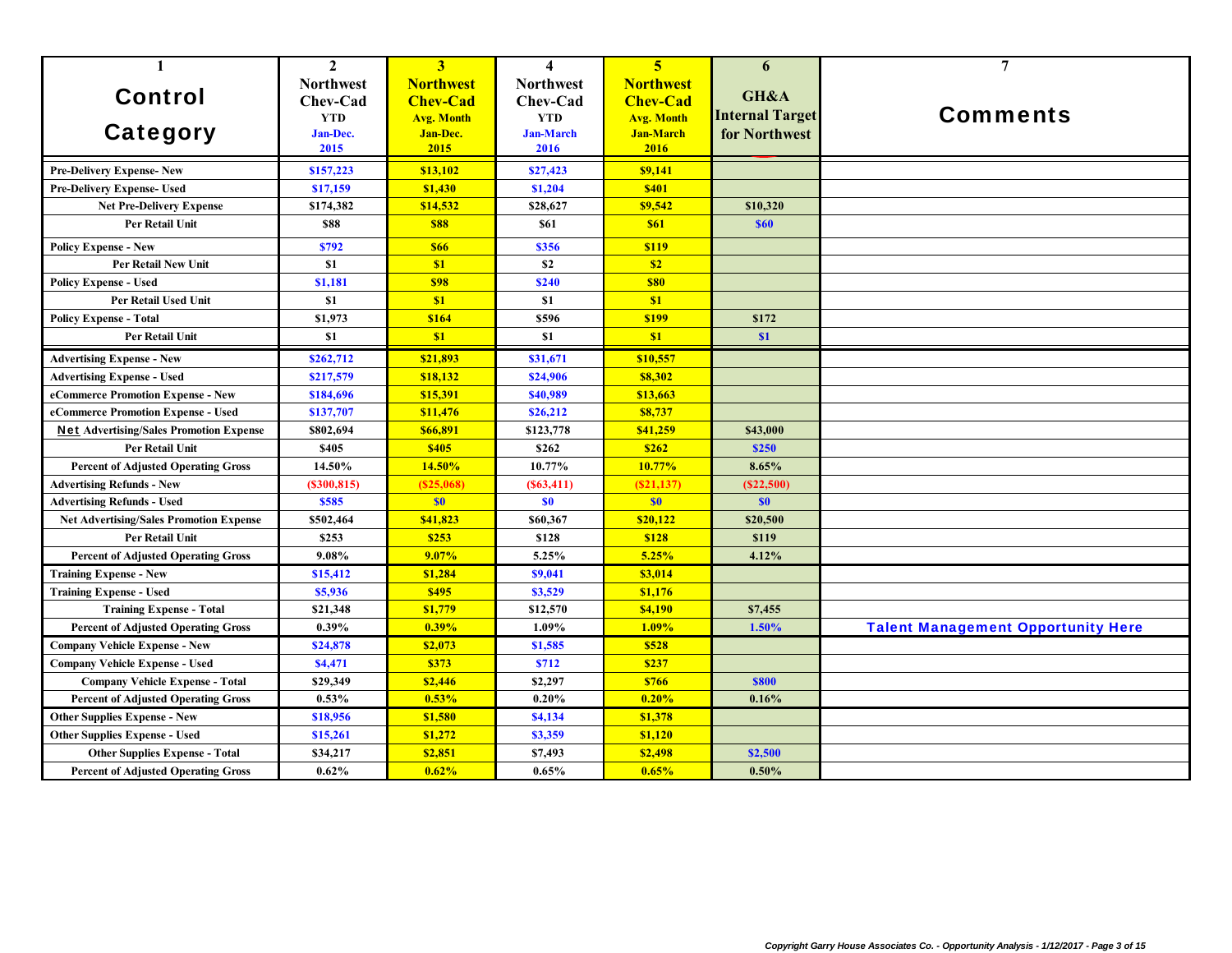| 1                                                                                                                         | $\mathbf{2}$     | 3                 | $\boldsymbol{\Lambda}$ | $\overline{\mathbf{5}}$ | 6                      | $\overline{7}$                               |
|---------------------------------------------------------------------------------------------------------------------------|------------------|-------------------|------------------------|-------------------------|------------------------|----------------------------------------------|
|                                                                                                                           | <b>Northwest</b> | <b>Northwest</b>  | <b>Northwest</b>       | <b>Northwest</b>        |                        |                                              |
| <b>Control</b>                                                                                                            | Chev-Cad         | <b>Chev-Cad</b>   | Chev-Cad               | <b>Chev-Cad</b>         | GH&A                   |                                              |
|                                                                                                                           | <b>YTD</b>       | <b>Avg. Month</b> | <b>YTD</b>             | <b>Avg. Month</b>       | <b>Internal Target</b> | <b>Comments</b>                              |
| Category                                                                                                                  | Jan-Dec.         | Jan-Dec.          | <b>Jan-March</b>       | <b>Jan-March</b>        | for Northwest          |                                              |
|                                                                                                                           | 2015             | 2015              | 2016                   | 2016                    |                        |                                              |
| <b>Gross Floorplan Expense - New</b>                                                                                      | \$582,584        | \$48,549          | \$127,893              | \$42,631                | \$22,000               |                                              |
| <b>Per Retail New Unit</b>                                                                                                | \$580            | \$580             | \$544                  | \$544                   | <b>\$275</b>           |                                              |
| <b>Gross Floorplan Expense - Used</b>                                                                                     | \$16,579         | \$1,382           | \$5,632                | \$1,877                 | \$2,300                |                                              |
| <b>Per Retail Used Unit</b>                                                                                               | \$17             | <b>S17</b>        | \$24                   | \$24                    | \$25                   |                                              |
| <b>Floorplan Assistance - New</b>                                                                                         | (S649, 220)      | (S54, 102)        | (S116,903)             | $($ \$38,968)           | (S52,000)              |                                              |
| <b>Per Retail New Unit</b>                                                                                                | (S646)           | (S646)            | (S497)                 | (S497)                  | (S650)                 |                                              |
| <b>Net Floorplan Interest Expense</b>                                                                                     | (S50, 057)       | (S4,171)          | \$16,622               | \$5,541                 | (S27,700)              | <b>Major Expense Saving Opportunity Here</b> |
| <b>Per Retail Unit</b>                                                                                                    | (S25)            | (S25)             | \$35                   | \$35                    | (S161)                 |                                              |
| <b>Percent of Adjusted Operating Gross</b>                                                                                | $-0.90\%$        | $-0.90%$          | 1.45%                  | 1.45%                   | $-5.57%$               |                                              |
| <b>Other Un-Categorized Controllable</b><br><b>Expense - New Vehicles</b>                                                 | \$92,437         | \$7,703           | \$21,466               | \$7,155                 | \$7,200                | Includes Insurance-Inventory and Freight     |
| <b>Other Un-Categorized Controllable</b><br><b>Expense - Used Vehicles</b>                                                | \$32,937         | \$2,745           | \$6,644                | \$2,215                 | \$2,200                | <b>Expenses</b>                              |
| <b>Other Un-Categorized Controllable</b><br><b>Expense - Total Variable</b>                                               | \$125,374        | \$10,448          | \$28,110               | \$9,370                 | \$9,400                |                                              |
| <b>Percent of Adjusted Operating Gross</b>                                                                                | 2.27%            | 2.27%             | 2.45%                  | 2.45%                   | 1.89%                  |                                              |
| <b>Memo: Other Primary Expense KRA's</b><br><b>Total Sales Compensation, Sales</b><br><b>Management Compensation, and</b> | \$2,531,316      | \$210,894         | \$495,870              | \$165,290               | \$160,498              |                                              |
| <b>Net Advertising/Sales Promotion</b><br><b>Percent of Adjusted Operating Gross</b>                                      | 45.73%           | 45.72%            | 43.16%                 | 43.16%                  | 32.29%                 |                                              |
| <b>Total Controllable Expense - Sales</b>                                                                                 | \$3,411,367      | \$284,232         | \$674,105              | \$224,702               | \$194,869              |                                              |
| <b>Per Retail Unit</b>                                                                                                    | \$1,719          | \$1,719           | \$1.428                | \$1,428                 | \$1,133                |                                              |
| <b>Percent of Adjusted Operating Gross</b>                                                                                | 61.63%           | 61.62%            | 58.67%                 | 58.67%                  | 39.21%                 |                                              |
| <b>Total Controllable Profit - Sales</b>                                                                                  | \$2,123,442      | \$177,002         | \$474,796              | \$158,265               | \$302,113              |                                              |
| <b>Per Retail Unit</b>                                                                                                    | \$1,070          | \$1,071           | \$1,006                | \$1,006                 | \$1,756                |                                              |
| <b>Percent of Adjusted Operating Gross</b>                                                                                | 38.37%           | 38.38%            | 41.33%                 | 41.33%                  | 60.79%                 |                                              |
|                                                                                                                           |                  |                   |                        |                         |                        |                                              |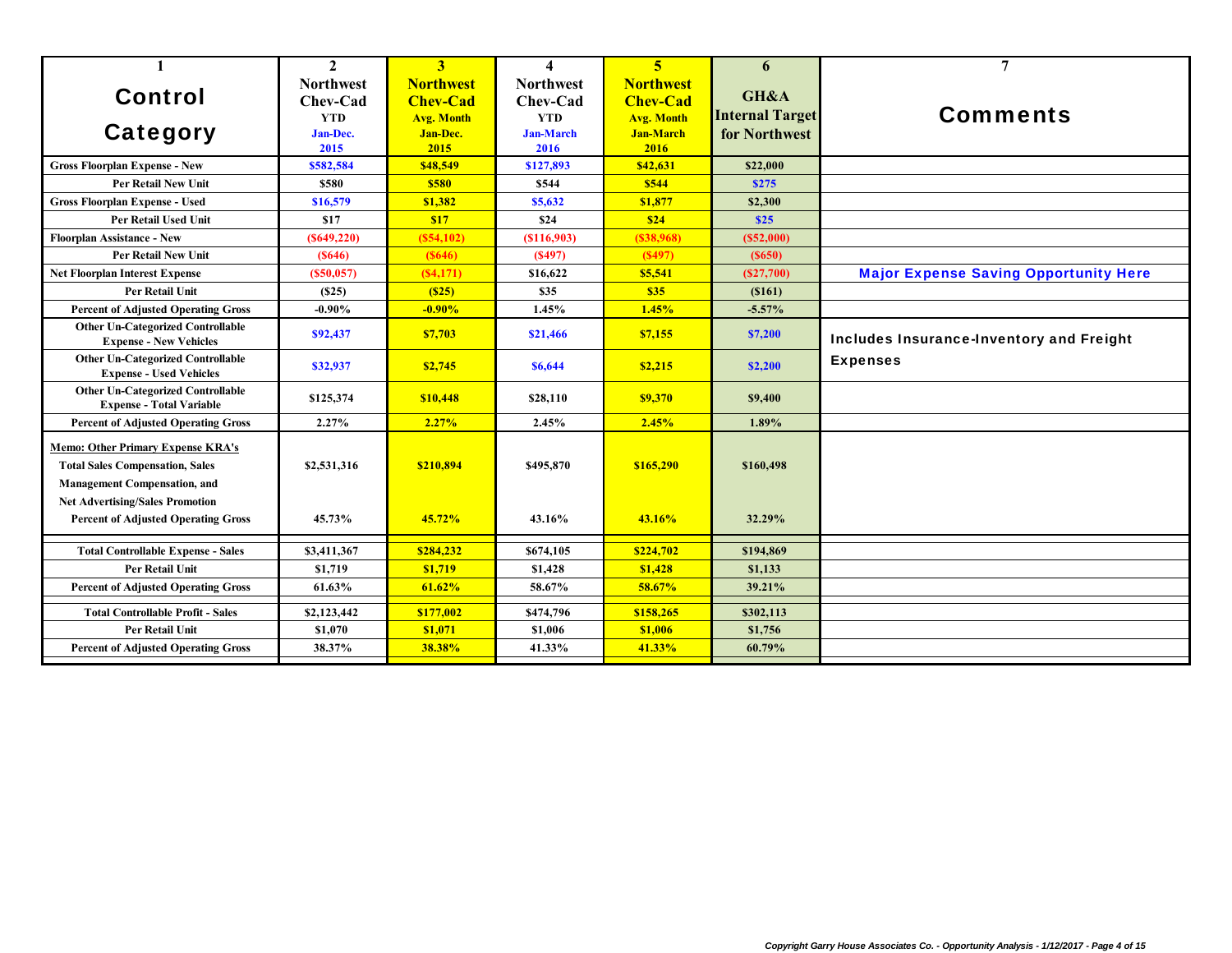| $\mathbf{1}$                                  | $\overline{2}$   | 3 <sup>1</sup>           | $\overline{\mathbf{4}}$ | 5 <sup>5</sup>    | 6                      | $\overline{7}$  |
|-----------------------------------------------|------------------|--------------------------|-------------------------|-------------------|------------------------|-----------------|
|                                               | <b>Northwest</b> | <b>Northwest</b>         | <b>Northwest</b>        | <b>Northwest</b>  |                        |                 |
| <b>Control</b>                                | Chev-Cad         | <b>Chev-Cad</b>          | Chev-Cad                | <b>Chev-Cad</b>   | GH&A                   |                 |
|                                               | <b>YTD</b>       | <b>Avg. Month</b>        | <b>YTD</b>              | <b>Avg. Month</b> | <b>Internal Target</b> | <b>Comments</b> |
| Category                                      | Jan-Dec.         | <b>Jan-Dec.</b>          | <b>Jan-March</b>        | <b>Jan-March</b>  | for Northwest          |                 |
|                                               | 2015             | 2015                     | 2016                    | 2016              |                        |                 |
| Service Department - Sales & Gross            |                  |                          |                         |                   |                        |                 |
| <b>C/P Labor Sales</b>                        | \$873,866        | \$72,822                 | \$197,297               | \$65,766          | \$76,500               |                 |
| <b>C/P Labor Gross</b>                        | \$562,092        | \$46,841                 | \$135,058               | \$45,019          | \$52,403               |                 |
| <b>Gross Profit Margin</b>                    | 64.32%           | 64.32%                   | 68.45%                  | 68.45%            | 68.50%                 |                 |
| <b>C/P Parts Sales</b>                        | \$660,465        | \$55,039                 | \$162,153               | \$54,051          | \$57,375               |                 |
| <b>Ratio to Labor Sales</b>                   | 0.7558           | 0.755                    | 0.8219                  | 0.8219            | 0.7500                 |                 |
| <b>ESA Labor Sales</b>                        | \$0              | \$0                      | S <sub>0</sub>          | \$0               | \$0                    |                 |
| <b>ESA Labor Gross</b>                        | \$0              | S <sub>0</sub>           | S <sub>0</sub>          | \$0               | \$0                    |                 |
| <b>Gross Profit Margin</b>                    | $0.00\%$         | 0.00%                    | 0.00%                   | 0.00%             | $0.00\%$               |                 |
| <b>ESA Parts Sales</b>                        | <b>SO</b>        | \$0                      | \$0                     | \$0               | \$0                    |                 |
| <b>Ratio to Labor Sales</b>                   | 0.0000           | 0.0000                   | 0.0000                  | 0.0000            | 0.0000                 |                 |
| <b>Warranty Labor Sales</b>                   | \$588,067        | \$49,006                 | \$104,214               | \$34,738          | \$35,000               |                 |
| <b>Warranty Labor Gross</b>                   | \$435,977        | \$36,331                 | \$79,186                | \$26,395          | \$26,600               |                 |
| <b>Gross Profit Margin</b>                    | 74.14%           | 74.14%                   | 75.98%                  | 75.98%            | 76.00%                 |                 |
| <b>Warranty Parts Sales</b>                   | \$570,569        | \$47,547                 | \$129,814               | \$43,271          | \$43,750               |                 |
| <b>Ratio to Labor Sales</b>                   | 0.9702           | 0.9702                   | 1.2456                  | 1.245             | 1.2500                 |                 |
| <b>New Vehicle Inspection Labor Sales</b>     | \$144,218        | \$12,018                 | \$27,201                | \$9,067           | \$9,280                |                 |
| <b>Per New Vehicle Sold</b>                   | \$144            | <b>\$144</b>             | \$116                   | <b>\$116</b>      | <b>\$116</b>           |                 |
| <b>New Vehicle Inspection Labor Gross</b>     | \$127,360        | \$10.613                 | \$23,548                | \$7,849           | \$8,074                |                 |
| <b>Gross Profit Margin</b>                    | 88.31%           | 88.31%                   | 86.57%                  | 86.57%            | 87.00%                 |                 |
| <b>Internal Labor Sales</b>                   | \$506,901        | \$42,242                 | \$179,659               | \$59,886          | \$64,400               |                 |
| Per Retail Used Unit Sold                     | \$518            | \$518                    | \$758                   | \$758             | <b>\$700</b>           |                 |
| <b>Internal Labor Gross</b>                   | \$379,576        | \$31,631                 | \$141,536               | \$47,179          | \$50,232               |                 |
| <b>Gross Profit Margin</b>                    | 74.88%           | 74.88%                   | 78.78%                  | <b>78.78%</b>     | 78.00%                 |                 |
| <b>Internal Parts Sales</b>                   | \$313,665        | \$26,139                 | \$93,426                | \$31,142          | \$32,200               |                 |
| <b>Ratio to Labor Sales</b>                   | 0.6188           | 0.6188                   | 0.5200                  | 0.5200            | 0.5000                 |                 |
| <b>Discounts Against Customer Labor Sales</b> | \$0              | S <sub>0</sub>           | S <sub>0</sub>          | \$0               | \$0                    |                 |
| <b>Discounts Against Customer Labor Gross</b> | \$0              | \$0                      | S <sub>0</sub>          | \$0               | \$0                    |                 |
| % Of Customer Labor Sales                     | $0.00\%$         | 0.00%                    | $0.00\%$                | 0.00%             | $0.00\%$               |                 |
|                                               |                  |                          |                         |                   |                        |                 |
| <b>Unapplied Cost of Labor Sales</b>          | <b>\$85</b>      | $\overline{\textbf{S}7}$ | \$0                     | \$0               | \$0                    |                 |
| <b>Total Direct Labor Sales</b>               | \$2,113,052      | \$176,088                | \$508,371               | \$169,457         | \$185,180              |                 |
| <b>Total Direct Labor Gross</b>               | \$1,505,090      | \$125,424                | \$379,328               | \$126,443         | \$137,308              |                 |
| <b>Gross Profit Margin</b>                    | 71.23%           | 71.23%                   | 74.62%                  | 74.62%            | 74.15%                 |                 |
| <b>Memo: Total Cost of Labor Sales</b>        | \$607.962        | \$50,664                 | \$129,043               | \$43,014          | \$47,872               |                 |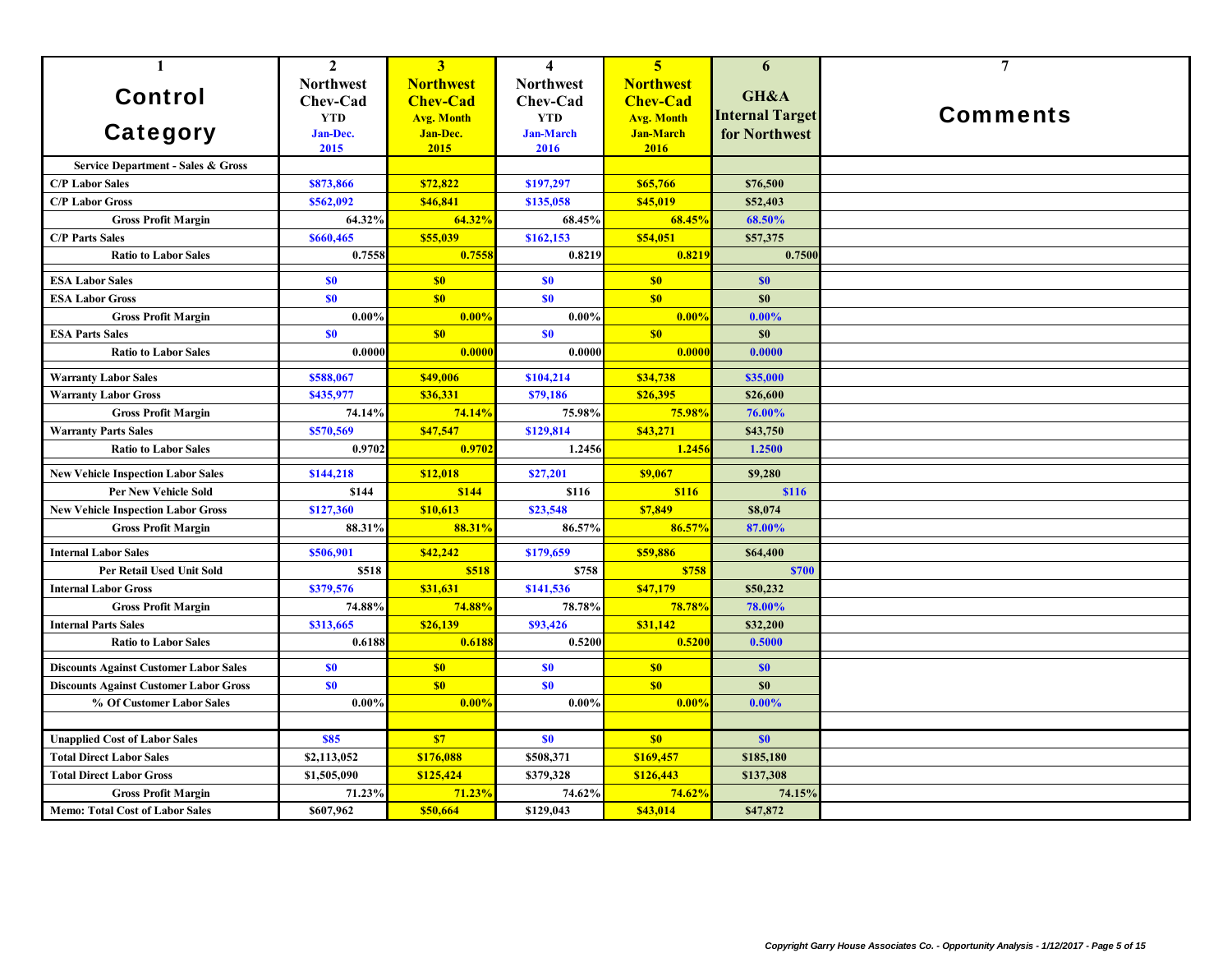| $\mathbf{1}$                                    | $\mathbf{2}$                                                   | 3                                                                            | $\overline{\mathbf{4}}$                                                | $\overline{5}$                                                                       | 6                                               | $\overline{7}$  |
|-------------------------------------------------|----------------------------------------------------------------|------------------------------------------------------------------------------|------------------------------------------------------------------------|--------------------------------------------------------------------------------------|-------------------------------------------------|-----------------|
| <b>Control</b><br>Category                      | <b>Northwest</b><br>Chev-Cad<br><b>YTD</b><br>Jan-Dec.<br>2015 | <b>Northwest</b><br><b>Chev-Cad</b><br><b>Avg. Month</b><br>Jan-Dec.<br>2015 | <b>Northwest</b><br>Chev-Cad<br><b>YTD</b><br><b>Jan-March</b><br>2016 | <b>Northwest</b><br><b>Chev-Cad</b><br><b>Avg. Month</b><br><b>Jan-March</b><br>2016 | GH&A<br><b>Internal Target</b><br>for Northwest | <b>Comments</b> |
| <b>Sublet Labor Sales</b>                       | \$61,433                                                       | \$5,119                                                                      | \$13,096                                                               | \$4,365                                                                              | \$4,500                                         |                 |
| <b>Ratio to Direct Labor Sales</b>              | 0.0291                                                         | 0.0291                                                                       | 0.0258                                                                 | 0.0258                                                                               | 0.0243                                          |                 |
| <b>Sublet Labor Gross</b>                       | \$8,847                                                        | \$737                                                                        | \$1,880                                                                | <b>S627</b>                                                                          | \$653                                           |                 |
| <b>Gross Profit Margin</b>                      | 14.40%                                                         | 14.40%                                                                       | 14.36%                                                                 | 14.36%                                                                               | 14.50%                                          |                 |
| <b>Materials Sales</b>                          | \$0                                                            | S <sub>0</sub>                                                               | \$7,524                                                                | \$2,508                                                                              | \$2,778                                         |                 |
| <b>Ratio to Direct Labor Sales</b>              | 0.0000                                                         | 0.0000                                                                       | 0.0148                                                                 | 0.0148                                                                               | 0.0150                                          |                 |
| <b>Materials Gross</b>                          | \$0                                                            | \$0                                                                          | \$6,801                                                                | \$2,267                                                                              | \$2,500                                         |                 |
| <b>Gross Profit Margin</b>                      | $0.00\%$                                                       | $0.00\%$                                                                     | 90.39%                                                                 | 90.39%                                                                               | 90.00%                                          |                 |
| <b>Other Merchandise Sales</b>                  | \$0                                                            | \$0                                                                          | \$0                                                                    | \$0                                                                                  | \$0                                             |                 |
| <b>Ratio to Direct Labor Sales</b>              | 0.0000                                                         | 0.0000                                                                       | 0.0000                                                                 | 0.0000                                                                               | 0.0000                                          |                 |
| <b>Other Merchandise Gross</b>                  | \$0                                                            | \$0                                                                          | \$0                                                                    | \$0                                                                                  | \$0                                             |                 |
| <b>Gross Profit Margin</b>                      | $0.00\%$                                                       | $0.00\%$                                                                     | $0.00\%$                                                               | 0.00%                                                                                | $0.00\%$                                        |                 |
| Memo: Number of C/P R.O.'s                      | 9,973                                                          | 831                                                                          | 2.547                                                                  | 849                                                                                  | 850                                             |                 |
| C/P Labor Sales Per R.O.                        | \$87.62                                                        | \$87.63                                                                      | \$77.46                                                                | \$77.46                                                                              | \$90.00                                         |                 |
| C/P Parts Sales Per R.O.                        | \$66.23                                                        | \$66.23                                                                      | \$63.66                                                                | \$63.66                                                                              | \$67.50                                         |                 |
| <b>Total C/P Sales Per R.O.</b>                 | \$153.85                                                       | \$153.86                                                                     | \$141.13                                                               | \$141.13                                                                             | \$157.50                                        |                 |
| <b>Total Service Department Sales</b>           | \$2,174,485                                                    | \$181,207                                                                    | \$528,991                                                              | \$176,330                                                                            | \$192,458                                       |                 |
| <b>Total Service Department Operating Gross</b> | \$1,513,937                                                    | \$126,161                                                                    | \$388,009                                                              | \$129,336                                                                            | \$140,461                                       |                 |
| <b>Gross Profit Margin</b>                      | 69.62%                                                         | 69.62%                                                                       | 73.35%                                                                 | 73.35%                                                                               | 72.98%                                          |                 |
| <b>Gross Per New Vehicle Sold</b>               | \$1,506                                                        | \$1,506                                                                      | \$1,651                                                                | \$1,651                                                                              | \$1,756                                         |                 |
| <b>Gross Per Retail Vehicle Sold</b>            | \$763                                                          | \$763                                                                        | \$822                                                                  | <b>\$822</b>                                                                         | \$817                                           |                 |
| <b>Service Department - Selling Expense</b>     |                                                                |                                                                              |                                                                        |                                                                                      |                                                 |                 |
| <b>Management Compensation</b>                  | \$137,137                                                      | \$11,428                                                                     | \$47,783                                                               | \$15,928                                                                             | \$11,237                                        |                 |
| <b>Percent of Operating Gross</b>               | $9.06\%$                                                       | 9.06%                                                                        | 12.31%                                                                 | 12.31%                                                                               | 8.00%                                           |                 |
| <b>Other Salaries &amp; Wages</b>               | \$462,151                                                      | \$38,513                                                                     | \$108,622                                                              | \$36,207                                                                             | \$14,046                                        |                 |
| <b>Percent of Operating Gross</b>               | 30.53%                                                         | 30.53%                                                                       | 27.99%                                                                 | 27.99%                                                                               | 10.00%                                          |                 |
| <b>Salesperson Compensation</b>                 | \$0                                                            | S <sub>0</sub>                                                               | \$0                                                                    | \$0                                                                                  | \$16,855                                        |                 |
| <b>Percent of Operating Gross</b>               | $0.00\%$                                                       | 0.00%                                                                        | 0.00%                                                                  | 0.00%                                                                                | 12.00%                                          |                 |
| <b>Total Department Compensation</b>            | \$599,288                                                      | \$49,941                                                                     | \$156,405                                                              | \$52,135                                                                             | \$42,138                                        |                 |
| <b>Percent of Operating Gross</b>               | 39.58%                                                         | 39.58%                                                                       | 40.31%                                                                 | 40.31%                                                                               | 30.00%                                          |                 |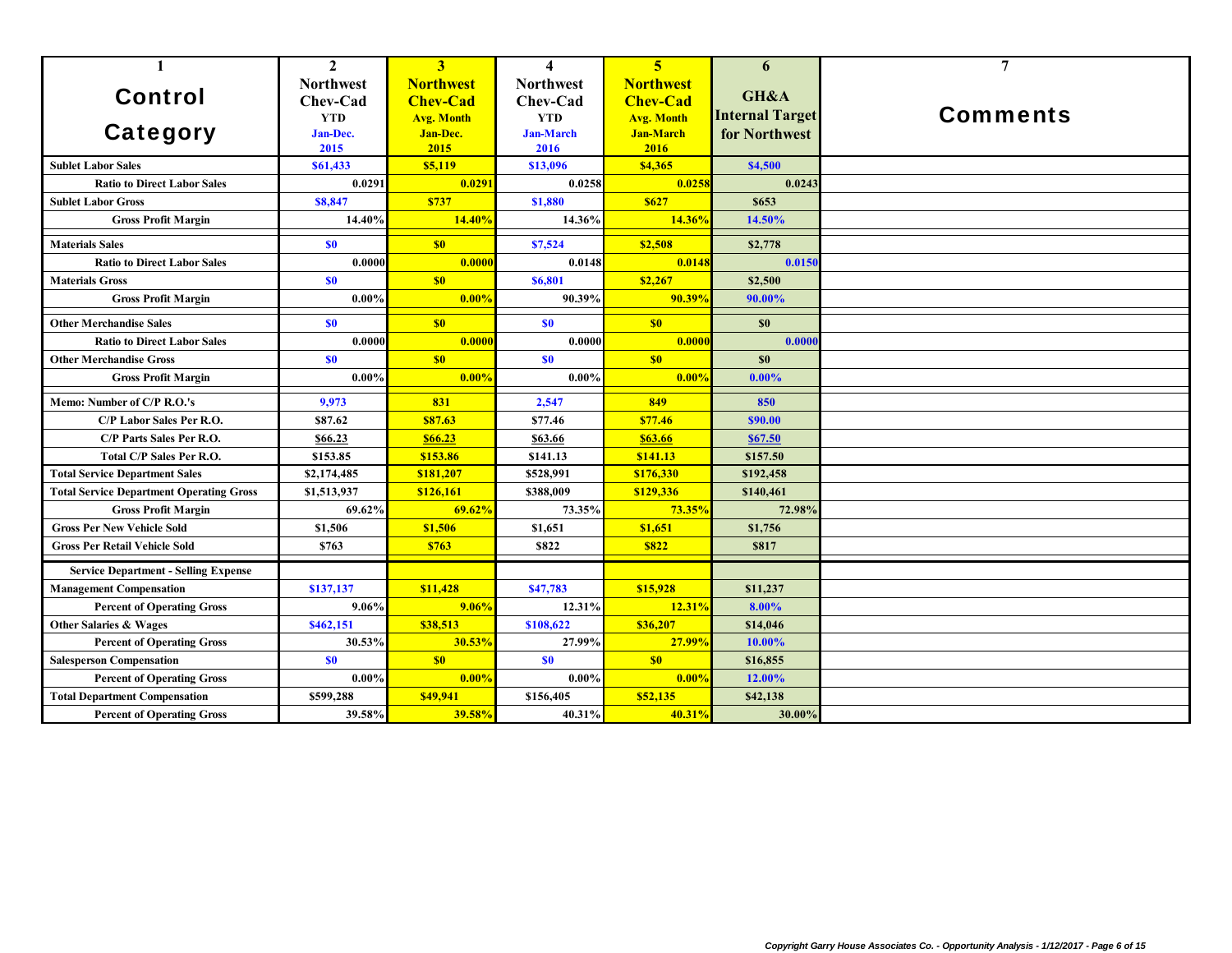| $\mathbf{1}$                                   | $\mathbf{2}$     | 3                 | $\boldsymbol{4}$ | $\overline{\mathbf{5}}$ | 6                      | 7                                                 |
|------------------------------------------------|------------------|-------------------|------------------|-------------------------|------------------------|---------------------------------------------------|
|                                                | <b>Northwest</b> | <b>Northwest</b>  | <b>Northwest</b> | <b>Northwest</b>        | GH&A                   |                                                   |
| <b>Control</b>                                 | Chev-Cad         | <b>Chev-Cad</b>   | Chev-Cad         | <b>Chev-Cad</b>         |                        |                                                   |
|                                                | <b>YTD</b>       | <b>Avg. Month</b> | <b>YTD</b>       | <b>Avg. Month</b>       | <b>Internal Target</b> | <b>Comments</b>                                   |
| <b>Category</b>                                | Jan-Dec.         | Jan-Dec.          | <b>Jan-March</b> | <b>Jan-March</b>        | for Northwest          |                                                   |
|                                                | 2015             | 2015              | 2016             | 2016                    |                        |                                                   |
| <b>Advertising &amp; Sales Promotion</b>       | \$27,437         | \$2,286           | \$9,182          | \$3,061                 | \$3,512                |                                                   |
| <b>Percent of Operating Gross</b>              | 1.81%            | 1.81%             | 2.37%            | 2.37%                   | 2.50%                  |                                                   |
| <b>Training Expense</b>                        | \$3,731          | <b>\$311</b>      | \$1,259          | <b>\$420</b>            | \$2,107                |                                                   |
| <b>Percent of Operating Gross</b>              | 0.25%            | 0.25%             | 0.32%            | 0.32%                   | 1.50%                  | <b>Talent Management Opportunity Here</b>         |
| <b>Policy Expense</b>                          | \$22,431         | \$1,869           | \$7,731          | \$2,577                 |                        |                                                   |
| <b>Percent of Operating Gross</b>              | 1.48%            | 1.48%             | 1.99%            | 1.99%                   |                        |                                                   |
| <b>Service Loaner Expense</b>                  | \$0              | S <sub>0</sub>    | \$0              | \$0                     |                        |                                                   |
| <b>Percent of Operating Gross</b>              | $0.00\%$         | 0.00%             | 0.00%            | 0.00%                   |                        |                                                   |
| <b>Total Policy/Service Loaner Expense</b>     | \$22,431         | \$1,869           | \$7,731          | \$2,577                 | \$2,809                |                                                   |
| <b>Percent of Operating Gross</b>              | 1.48%            | 1.48%             | 1.99%            | 1.99%                   | 2.00%                  |                                                   |
| <b>Tools &amp; Supplies Expense</b>            | \$3,376          | <b>\$281</b>      | \$49             | <b>S16</b>              | \$0                    |                                                   |
| <b>Percent of Operating Gross</b>              | 0.22%            | 0.22%             | 0.01%            | 0.01%                   | $0.00\%$               |                                                   |
| <b>Freight Expense</b>                         | \$250            | \$21              | <b>\$63</b>      | \$21                    | \$23                   |                                                   |
| <b>Percent of Operating Gross</b>              | 0.02%            | 0.02%             | 0.02%            | 0.02%                   | 0.02%                  |                                                   |
| <b>Company Vehicle Expense</b>                 | <b>\$4.106</b>   | \$342             | <b>\$777</b>     | \$259                   | \$351                  |                                                   |
| <b>Percent of Operating Gross</b>              | 0.27%            | 0.27%             | 0.20%            | 0.20%                   | 0.25%                  |                                                   |
| <b>Bad Debt Expense</b>                        | \$0              | S <sub>0</sub>    | \$0              | \$0                     | \$0                    |                                                   |
| <b>Percent of Operating Gross</b>              | $0.00\%$         | 0.00%             | $0.00\%$         | 0.00%                   | $0.00\%$               |                                                   |
| <b>Vacation &amp; Time Off - Technicians</b>   | \$47,258         | \$3,938           | \$11,754         | \$3,918                 | \$4,214                |                                                   |
| <b>Percent of Operating Gross</b>              | 3.12%            | 3.12%             | 3.03%            | 3.03%                   | 3.00%                  |                                                   |
| <b>Total Departmental Controllable Expense</b> | \$707,877        | \$58,990          | \$187,220        | \$62,407                | \$55,154               |                                                   |
| <b>Percent of Operating Gross</b>              | 46.76%           | 46.76%            | 48.25%           | 48.25%                  | 39.27%                 | <b>Significant Expense Structure Opportunity!</b> |
| <b>Total Departmental Controllable Profit</b>  | \$806,060        | \$67,172          | \$200,789        | \$66,930                | \$85,307               |                                                   |
| <b>Percent of Operating Gross</b>              | 53.24%           | 53.24%            | 51.75%           | 51.75%                  | 60.73%                 |                                                   |
| <b>Memo: Total Department Payroll</b>          | \$1,207,250      | \$100,604         | \$285,448        | \$95,149                | \$90,010               |                                                   |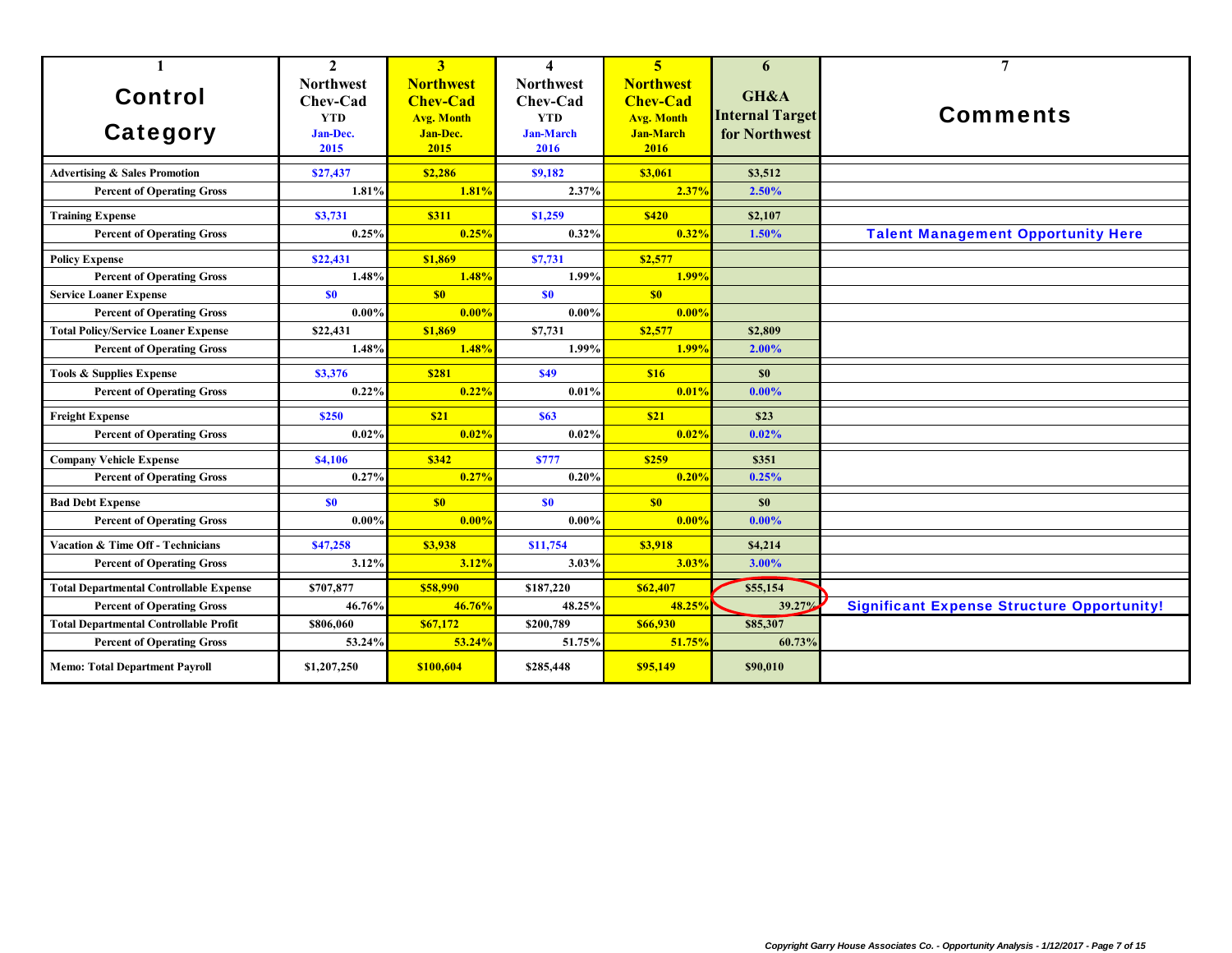| $\mathbf{1}$                                    | $\mathbf{2}$     | 3 <sup>1</sup>    | $\overline{\mathbf{4}}$ | 5 <sup>5</sup>    | 6                      | $\overline{7}$  |
|-------------------------------------------------|------------------|-------------------|-------------------------|-------------------|------------------------|-----------------|
|                                                 | <b>Northwest</b> | <b>Northwest</b>  | <b>Northwest</b>        | <b>Northwest</b>  |                        |                 |
| <b>Control</b>                                  | Chev-Cad         | <b>Chev-Cad</b>   | Chev-Cad                | <b>Chev-Cad</b>   | GH&A                   |                 |
|                                                 | <b>YTD</b>       | <b>Avg. Month</b> | <b>YTD</b>              | <b>Avg. Month</b> | <b>Internal Target</b> | <b>Comments</b> |
| <b>Category</b>                                 | Jan-Dec.         | Jan-Dec.          | <b>Jan-March</b>        | <b>Jan-March</b>  | for Northwest          |                 |
|                                                 | 2015             | 2015              | 2016                    | 2016              |                        |                 |
| <b>Body Shop - Sales &amp; Gross</b>            |                  |                   |                         |                   |                        |                 |
| <b>Total Repair (Metal) Labor Sales</b>         | \$212,581        | \$17,715          | \$49,458                | \$16,486          | \$16,500               |                 |
| <b>Total Repair (Metal) Labor Gross</b>         | \$201,684        | \$16,807          | \$46,521                | \$15,507          | \$15,593               |                 |
| <b>Gross Profit Margin</b>                      | 94.87%           | 94.87%            | 94.06%                  | 94.06%            | 94.50%                 | ?????????       |
| <b>B/S Parts Sales (Dealership Parts Dept.)</b> | \$510,654        | \$42,555          | \$209,348               | \$69,783          | \$70,125               |                 |
| <b>Ratio to Labor Sales</b>                     | 2.4022           | 2.4022            | 4.2328                  | 4.232             | 4.2500                 |                 |
| <b>Paint Labor Sales</b>                        | \$353,498        | \$29,458          | \$130,587               | \$43,529          | \$43,500               |                 |
| <b>Ratio to Repair Labor Sales</b>              | 1.6629           | 1.6629            | 2.6404                  | 2.6404            | 2.6364                 |                 |
| <b>Paint Labor Gross</b>                        | \$130,941        | \$10.912          | \$59,655                | \$19,885          | \$19,793               |                 |
| <b>Gross Profit Margin</b>                      | 37.04%           | 37.04%            | 45.68%                  | 45.68%            | 45.50%                 |                 |
| <b>Warranty/Policy Labor Sales</b>              | \$6,494          | \$541             | \$1,898                 | \$633             | <b>\$650</b>           |                 |
| <b>Warranty/Policy Labor Gross</b>              | \$2,577          | \$215             | \$1,101                 | \$367             | \$390                  |                 |
| <b>Gross Profit Margin</b>                      | 39.68%           | 39.68%            | 58.01%                  | 58.01%            | 60.00%                 |                 |
| <b>Warranty/Policy Parts Sales</b>              | \$0              | \$0               | \$0                     | \$0               | \$0                    |                 |
| <b>Ratio to Labor Sales</b>                     | 0.0000           | 0.0000            | 0.0000                  | 0.000             | 0.0000                 |                 |
| <b>Internal Labor Sales</b>                     | \$32,751         | \$2,729           | \$11,987                | \$3,996           | \$4,000                |                 |
| <b>Internal Labor Gross</b>                     | \$22,043         | \$1,837           | \$8,174                 | \$2,725           | \$2,720                |                 |
| <b>Gross Profit Margin</b>                      | 67.30%           | 67.30%            | 68.19%                  | 68.19%            | 68.00%                 |                 |
| <b>Internal Parts Sales</b>                     | \$0              | \$0\$             | \$0                     | \$0               | \$0                    |                 |
| <b>Ratio to Labor Sales</b>                     | 0.0000           | 0.0000            | 0.0000                  | 0.000(            | 0.0000                 |                 |
| <b>Unapplied Time</b>                           | S <sub>0</sub>   | \$0               | \$0                     | \$0               | \$0                    |                 |
| <b>Total Direct Body Shop Labor Sales</b>       | \$605,324        | \$50,444          | \$193,930               | \$64,643          | \$64,650               |                 |
| <b>Total Direct Body Shop Labor Gross</b>       | \$357,245        | \$29,770          | \$115,451               | \$38,484          | \$38,495               |                 |
| <b>Gross Profit Margin</b>                      | 59.02%           | 59.02%            | 59.53%                  | 59.53%            | 59.54%                 |                 |
| <b>Memo: Total Cost of Labor Sales</b>          | \$248,079        | \$20,673          | \$78,479                | \$26,160          | \$26,155               |                 |
| <b>Sublet Labor Sales</b>                       | \$70,764         | \$5,897           | \$16,237                | \$5,412           | \$5,495                |                 |
| <b>Ratio to Direct Labor Sales</b>              | 0.1169           | 0.1169            | 0.0837                  | 0.083             | 0.0850                 |                 |
| <b>Sublet Labor Gross</b>                       | \$2,583          | \$215             | \$2,255                 | \$752             | \$769                  |                 |
| <b>Gross Profit Margin</b>                      | 3.65%            | 3.65%             | 13.89%                  | 13.89%            | 14.00%                 |                 |
| <b>B/S Parts Sales (Non-Franchise)</b>          | \$0              | S <sub>0</sub>    | \$0                     | \$0               | \$0                    |                 |
| <b>Ratio to Repair Shop Labor Sales</b>         | 0.0000           | 0.0000            | 0.0000                  | 0.0000            | 0.0000                 |                 |
| <b>B/S Parts Gross (Non-Franchise)</b>          | \$0              | S <sub>0</sub>    | <b>SO</b>               | \$0               | \$0                    |                 |
| <b>Gross Profit Margin</b>                      | $0.00\%$         | 0.00%             | $0.00\%$                | 0.00%             | $0.00\%$               |                 |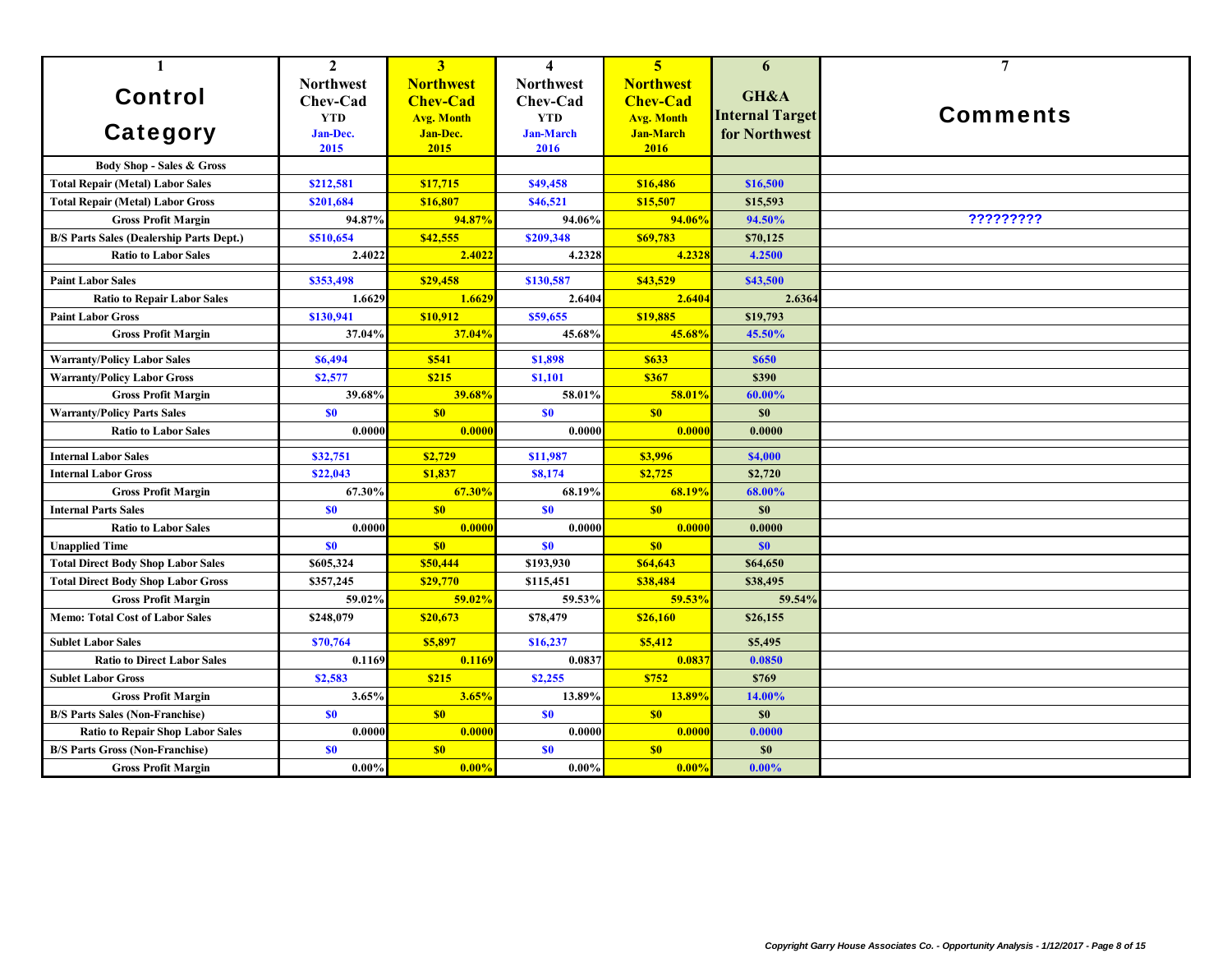| $\mathbf{1}$                                 | $\overline{2}$   | 3 <sup>1</sup>    | $\overline{\mathbf{4}}$ | 5 <sup>5</sup>    | 6                      | $\overline{7}$  |
|----------------------------------------------|------------------|-------------------|-------------------------|-------------------|------------------------|-----------------|
|                                              | <b>Northwest</b> | <b>Northwest</b>  | <b>Northwest</b>        | <b>Northwest</b>  |                        |                 |
| <b>Control</b>                               | Chev-Cad         | <b>Chev-Cad</b>   | Chev-Cad                | <b>Chev-Cad</b>   | GH&A                   |                 |
|                                              | <b>YTD</b>       | <b>Avg. Month</b> | <b>YTD</b>              | <b>Avg. Month</b> | <b>Internal Target</b> | <b>Comments</b> |
| <b>Category</b>                              | Jan-Dec.         | Jan-Dec.          | <b>Jan-March</b>        | <b>Jan-March</b>  | for Northwest          |                 |
|                                              | 2015             | 2015              | 2016                    | 2016              |                        |                 |
| <b>Paint &amp; Materials Sales</b>           | \$140,991        | \$11,749          | \$41,717                | \$13,906          | \$13,900               |                 |
| <b>Ratio to Direct Labor Sales</b>           | 0.2329           | 0.2329            | 0.2151                  | 0.215             | 0.2150                 |                 |
| <b>Paint &amp; Materials Gross</b>           | \$42,591         | \$3,549           | \$12,920                | \$4,307           | \$4.309                |                 |
| <b>Gross Profit Margin</b>                   | 30.21%           | 30.21%            | 30.97%                  | 30.97%            | 31.00%                 |                 |
| <b>Total Body Shop Department Sales</b>      | \$817,079        | \$68,090          | \$251,884               | \$83,961          | \$84,045               |                 |
| <b>Total Body Shop Dept. Operating Gross</b> | \$402,419        | \$33,535          | \$130,626               | \$43,542          | \$43,573               |                 |
| <b>Gross Profit Margin</b>                   | 49.25%           | 49.25%            | 51.86%                  | 51.86%            | 51.85%                 |                 |
| <b>Departmental Memo:</b>                    |                  |                   |                         |                   |                        |                 |
| <b>Total Body Shop Parts Sales</b>           | \$510,654        | \$42,555          | \$209,348               | \$69,783          | \$70,125               |                 |
| <b>Total Body Shop Parts Gross</b>           | \$149,558        | \$12,463          | \$65,092                | \$21,697          | \$21,739               |                 |
| <b>Total Body Shop Parts GPM</b>             | 29.29%           | 29.29%            | 31.09%                  | 31.09%            | 31.00%                 |                 |
| <b>Total Dept. Sales (Inc. Parts)</b>        | \$1,327,733      | \$110,644         | \$461,232               | \$153,744         | \$154,170              |                 |
| <b>Total Dept. Gross (Inc. Parts)</b>        | \$551,977        | \$45,998          | \$195,718               | \$65,239          | \$65,312               |                 |
| <b>Total Dept. GPM (Inc. Parts)</b>          | 41.57%           | 41.57%            | 42.43%                  | 42.43%            | 42.36%                 |                 |
| <b>Body Shop - Selling Expense</b>           |                  |                   |                         |                   |                        |                 |
| <b>Management Compensation</b>               | \$66,076         | \$5,506           | \$28,688                | \$9,563           | \$4,793                |                 |
| <b>Percent of Operating Gross</b>            | 16.42%           | 16.42%            | 21.96%                  | 21.96%            | 11.00%                 |                 |
| <b>Other Salaries &amp; Wages</b>            | \$87,776         | \$7,315           | \$32,502                | \$10,834          | \$3,050                |                 |
| <b>Percent of Operating Gross</b>            | 21.81%           | 21.81%            | 24.88%                  | 24.88%            | 7.00%                  |                 |
| <b>Commissions &amp; Incentives</b>          | \$0              | \$0               | \$0                     | \$0               | \$4,793                |                 |
| <b>Percent of Operating Gross</b>            | $0.00\%$         | 0.00%             | $0.00\%$                | 0.00%             | 11.00%                 |                 |
| <b>Total Department Compensation</b>         | \$153,852        | \$12,821          | \$61,190                | \$20,397          | \$12,636               |                 |
| <b>Percent of Operating Gross</b>            | 38.23%           | 38.23%            | 46.84%                  | 46.84%            | 29.00%                 |                 |
| <b>Advertising &amp; Sales Promotion</b>     | \$2,431          | \$203             | \$331                   | <b>\$110</b>      | \$1,089                |                 |
| <b>Percent of Operating Gross</b>            | 0.60%            | 0.60%             | 0.25%                   | 0.25%             | 2.50%                  |                 |
| <b>Training Expense</b>                      | \$3,476          | <b>\$290</b>      | \$739                   | <b>\$246</b>      | \$654                  |                 |
| <b>Percent of Operating Gross</b>            | 0.86%            | 0.86%             | 0.57%                   | 0.57%             | 1.50%                  |                 |
| <b>Policy Expense</b>                        | \$2,968          | \$247             | \$1,602                 | \$534             |                        |                 |
| <b>Percent of Operating Gross</b>            | 0.74%            | 0.74%             | 1.23%                   | 1.23%             |                        |                 |
| <b>Service Loaner Expense</b>                | \$0              | \$0               | <b>SO</b>               | \$0               |                        |                 |
| <b>Percent of Operating Gross</b>            | $0.00\%$         | 0.00%             | 0.00%                   | 0.00%             |                        |                 |
| <b>Total Policy/Service Loaner Expense</b>   | \$2,968          | \$247             | \$1,602                 | \$534             | \$654                  |                 |
| <b>Percent of Operating Gross</b>            | 0.74%            | 0.74%             | 1.23%                   | 1.23%             | 1.50%                  |                 |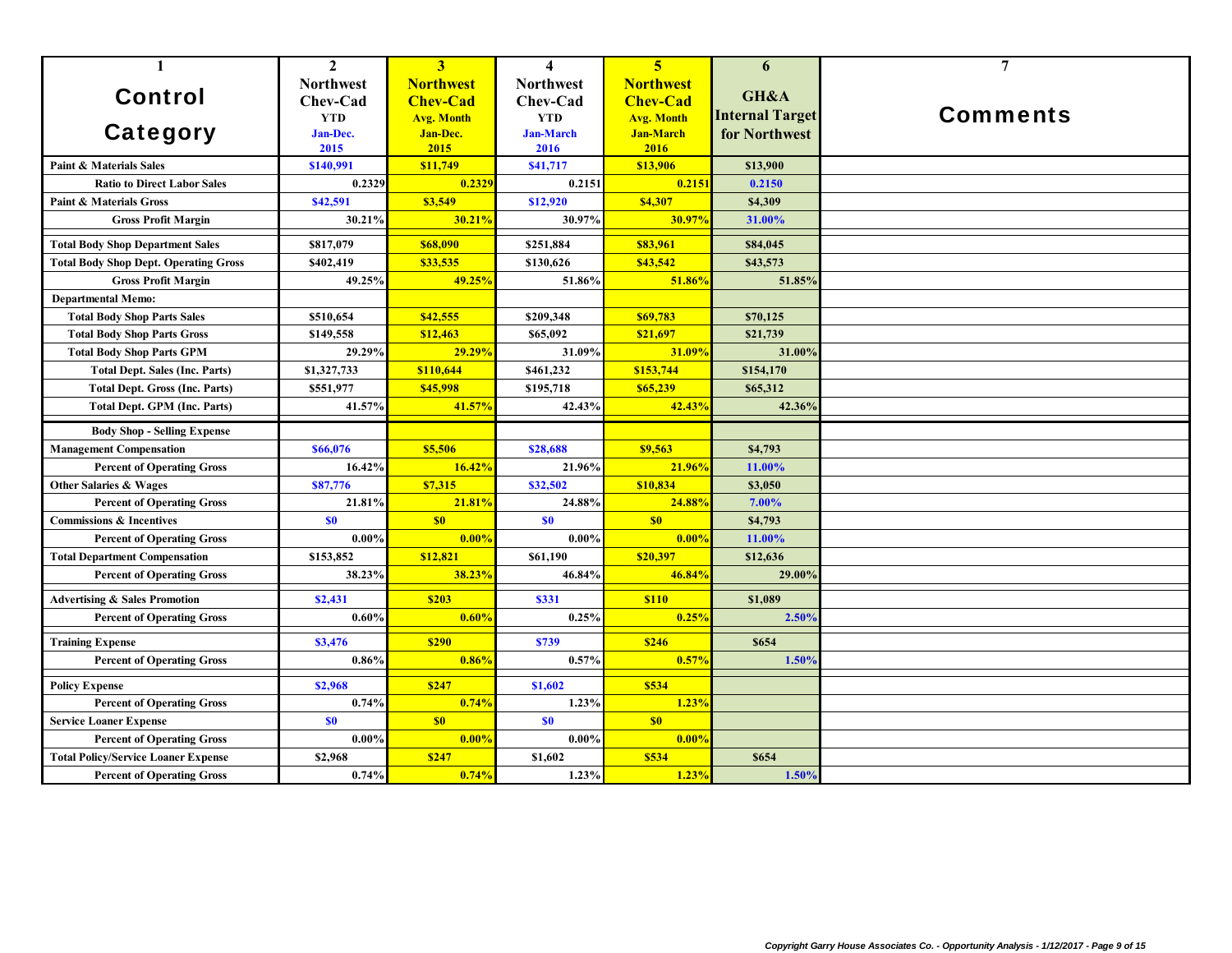|                                                |                                | $\overline{\mathbf{3}}$               | 4                                      | 5                                             | n                                       |                                                   |
|------------------------------------------------|--------------------------------|---------------------------------------|----------------------------------------|-----------------------------------------------|-----------------------------------------|---------------------------------------------------|
| <b>Control</b>                                 | <b>Northwest</b><br>Chev-Cad   | <b>Northwest</b><br><b>Chev-Cad</b>   | <b>Northwest</b><br>Chev-Cad           | <b>Northwest</b><br><b>Chev-Cad</b>           | GH&A                                    | <b>Comments</b>                                   |
| Category                                       | <b>YTD</b><br>Jan-Dec.<br>2015 | <b>Avg. Month</b><br>Jan-Dec.<br>2015 | <b>YTD</b><br><b>Jan-March</b><br>2016 | <b>Avg. Month</b><br><b>Jan-March</b><br>2016 | <b>Internal Target</b><br>for Northwest |                                                   |
| <b>Tools &amp; Supplies Expense</b>            | \$13,131                       | \$1,094                               | \$3,267                                | \$1.089                                       | \$1,089                                 |                                                   |
| <b>Percent of Operating Gross</b>              | 3.26%                          | 3.26%                                 | $2.50\%$                               | 2.50%                                         | 2.50%                                   |                                                   |
| <b>Freight Expense</b>                         | <b>SO</b>                      | S <sub>0</sub>                        | \$0                                    | S <sub>0</sub>                                | \$0                                     |                                                   |
| <b>Percent of Operating Gross</b>              | $0.00\%$                       | 0.00%                                 | $0.00\%$                               | $0.00\%$                                      | 0.00%                                   |                                                   |
| <b>Company Vehicle Expense</b>                 | \$131                          | \$11                                  | <b>S22</b>                             | \$7                                           | \$0                                     |                                                   |
| <b>Percent of Operating Gross</b>              | 0.03%                          | 0.03%                                 | $0.02\%$                               | $0.02\%$                                      | $0.00\%$                                |                                                   |
| <b>Bad Debt Expense</b>                        | <b>\$51</b>                    | \$4                                   | <b>SO</b>                              | S <sub>0</sub>                                | \$0                                     |                                                   |
| <b>Percent of Operating Gross</b>              | 0.01%                          | 0.01%                                 | $0.00\%$                               | $0.00\%$                                      | 0.00%                                   |                                                   |
| <b>Vacation &amp; Time Off - Technicians</b>   | \$13,580                       | \$1,132                               | \$4,324                                | \$1,441                                       | \$1,438                                 |                                                   |
| <b>Percent of Operating Gross</b>              | 3.37%                          | 3.37%                                 | 3.31%                                  | $3.31\%$                                      | 3.30%                                   |                                                   |
| <b>Total Departmental Controllable Expense</b> | \$189,620                      | \$15,802                              | \$71,475                               | \$23,825                                      | \$17,560                                |                                                   |
| <b>Percent of Operating Gross</b>              | 47.12%                         | 47.12%                                | 54.72%                                 | 54.72%                                        | 40.30%                                  | <b>Significant Expense Structure Opportunity!</b> |
| <b>Total Departmental Controllable Profit</b>  | \$212,799                      | \$17,733                              | \$59,151                               | \$19,717                                      | \$26,013                                |                                                   |
| <b>Percent of Operating Gross</b>              | 52.88%                         | 52.88%                                | 45.28%                                 | 45.28%                                        | 59.70%                                  |                                                   |
| <b>Memo: Total Department Payroll</b>          | \$401.931                      | \$33,494                              | \$139,669                              | \$46,556                                      | \$38,791                                |                                                   |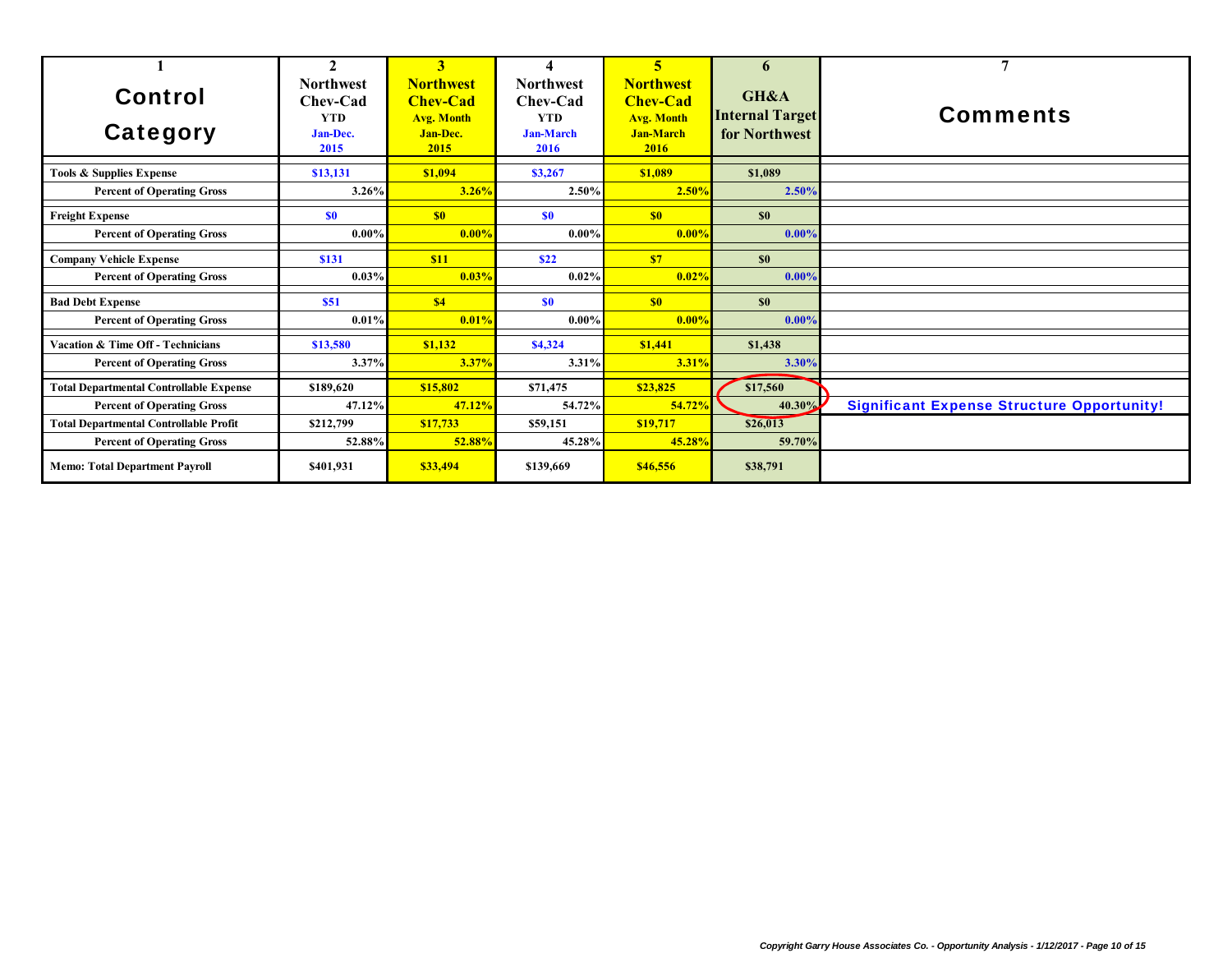| $\mathbf{1}$                             | $\mathbf{2}$     | $\overline{3}$    | $\overline{\mathbf{4}}$ | $\overline{5}$    | 6                      | $\overline{7}$  |
|------------------------------------------|------------------|-------------------|-------------------------|-------------------|------------------------|-----------------|
|                                          | <b>Northwest</b> | <b>Northwest</b>  | <b>Northwest</b>        | <b>Northwest</b>  | GH&A                   |                 |
| <b>Control</b>                           | Chev-Cad         | <b>Chev-Cad</b>   | Chev-Cad                | <b>Chev-Cad</b>   |                        |                 |
|                                          | <b>YTD</b>       | <b>Avg. Month</b> | <b>YTD</b>              | <b>Avg. Month</b> | <b>Internal Target</b> | <b>Comments</b> |
| <b>Category</b>                          | <b>Jan-Dec.</b>  | Jan-Dec.          | <b>Jan-March</b>        | <b>Jan-March</b>  | for Northwest          |                 |
|                                          | 2015             | 2015              | 2016                    | 2016              |                        |                 |
| Parts Department - Sales & Gross         |                  |                   |                         |                   |                        |                 |
| <b>Wholesale Parts Sales</b>             | \$4,991,843      | \$415,987         | \$1,309,413             | \$436,471         | \$437,000              |                 |
| <b>Wholesale Parts Gross</b>             | \$452,577        | \$37,715          | \$126,589               | \$42,196          |                        |                 |
| <b>Wholesale Jobber Incentive</b>        | \$0              | \$0               | \$0                     | \$0               |                        |                 |
| <b>Total Wholesale Parts Gross</b>       | \$452,577        | \$37,715          | \$126,589               | \$42,196          | \$42,258               |                 |
| <b>Gross Profit Margin</b>               | 9.07%            | 9.07%             | 9.67%                   | 9.67%             | 9.67%                  |                 |
| <b>Counter Retail Parts Sales</b>        | \$152,102        | \$12,675          | \$35,135                | \$11,712          | \$12,000               |                 |
| <b>Counter Retail Parts Gross</b>        | \$48,512         | \$4,043           | \$11,848                | \$3,949           | \$4,050                |                 |
| <b>Gross Profit Margin</b>               | 31.89%           | 31.89%            | 33.72%                  | 33.72%            | 33.75%                 |                 |
| <b>C/P Parts Sales - Mechanical</b>      | \$660,465        | \$55,039          | \$162,153               | \$54,051          | \$57,375               |                 |
| <b>C/P Parts Gross - Mechanical</b>      | \$284,313        | \$23,693          | \$73,006                | \$24,335          | \$25,819               |                 |
| <b>Gross Profit Margin</b>               | 43.05%           | 43.05%            | 45.02%                  | 45.02%            | 45.00%                 |                 |
| <b>ESA Parts Sales</b>                   | <b>SO</b>        | \$0               | \$0                     | \$0               | \$0                    |                 |
| <b>ESA Parts Gross</b>                   | \$0              | \$0               | <b>SO</b>               | \$0               | \$0                    |                 |
| <b>Gross Profit Margin</b>               | $0.00\%$         | 0.00%             | $0.00\%$                | 0.00%             | 0.00%                  |                 |
| <b>Warranty Parts Sales - Mechanical</b> | \$570,569        | \$47,547          | \$129,814               | \$43,271          | \$75,000               |                 |
| <b>Warranty Parts Gross - Mechanical</b> | \$157,952        | \$13,163          | \$33,858                | \$11,286          | \$19,875               |                 |
| <b>Gross Profit Margin</b>               | 27.68%           | 27.68%            | 26.08%                  | <b>26.08%</b>     | 26.50%                 |                 |
| <b>Internal Parts Sales - Mechanical</b> | \$313,665        | \$26,139          | \$93,426                | \$31,142          | \$32,200               |                 |
| <b>Internal Parts Gross - Mechanical</b> | \$87,836         | \$7,320           | \$27,072                | \$9,024           | \$11,270               |                 |
| <b>Gross Profit Margin</b>               | 28.00%           | 28.00%            | 28.98%                  | 28.98%            | 35.00%                 |                 |
| <b>Tire Sales</b>                        | \$90,492         | \$7,541           | \$26,502                | \$8,834           | \$13,000               |                 |
| <b>Tire Gross</b>                        | \$18,090         | \$1,508           | \$5,342                 | \$1,781           | \$2,340                |                 |
| <b>Gross Profit Margin</b>               | 19.99%           | 19.99%            | 20.16%                  | 20.16%            | 18.00%                 |                 |
| <b>Accessories Sales</b>                 | \$0              | \$0               | S <sub>0</sub>          | S <sub>0</sub>    | \$4,000                |                 |
| <b>Accessories Gross</b>                 | \$0\$            | \$0               | \$0\$                   | \$0               | <b>\$800</b>           |                 |
| <b>Gross Profit Margin</b>               | $0.00\%$         | $0.00\%$          | $0.00\%$                | 0.00%             | 20.00%                 |                 |
| <b>C/P Parts Sales - Body</b>            | \$510,654        | \$42,555          | \$209,348               | \$69,783          | \$70,125               |                 |
| <b>C/P Parts Gross - Body</b>            | \$149,558        | \$12,463          | \$65,092                | \$21,697          | \$21,739               |                 |
| <b>Gross Profit Margin</b>               | 29.29%           | 29.29%            | 31.09%                  | 31.09%            | 31.00%                 |                 |
| G.O.G. Sales                             | \$245,863        | \$20,489          | \$58,138                | \$19,379          | \$20,000               |                 |
| G.O.G. Gross                             | \$53,450         | \$4,454           | \$13,555                | \$4,518           | \$4,660                |                 |
| <b>Gross Profit Margin</b>               | 21.74%           | 21.74%            | 23.32%                  | 23.32%            | 23.30%                 |                 |
| <b>Warranty Parts Sales - Body</b>       | <b>SO</b>        | S <sub>0</sub>    | \$0                     | \$0               | \$0                    |                 |
| <b>Warranty Parts Gross - Body</b>       | \$0              | \$0               | <b>SO</b>               | \$0               | \$0                    |                 |
| <b>Gross Profit Margin</b>               | 0.00%            | 0.00%             | 0.00%                   | 0.00%             | 0.00%                  |                 |
| <b>Internal Parts Sales - Body</b>       | \$0              | \$0               | \$0                     | \$0               | \$0                    |                 |
| <b>Internal Parts Gross - Body</b>       | \$0              | \$0               | \$0                     | \$0               | \$0                    |                 |
| <b>Gross Profit Margin</b>               | 0.00%            | 0.00%             | $0.00\%$                | 0.00%             | 0.00%                  |                 |
| <b>Sublet Repair Parts Sales</b>         | \$0              | \$0               | S <sub>0</sub>          | \$0               | \$0                    |                 |
| <b>Sublet Repair PartsGross</b>          | \$0              | \$0               | \$0\$                   | \$0               | \$0\$                  |                 |
| <b>Gross Profit Margin</b>               | $0.00\%$         | 0.00%             | $0.00\%$                | 0.00%             | $0.00\%$               |                 |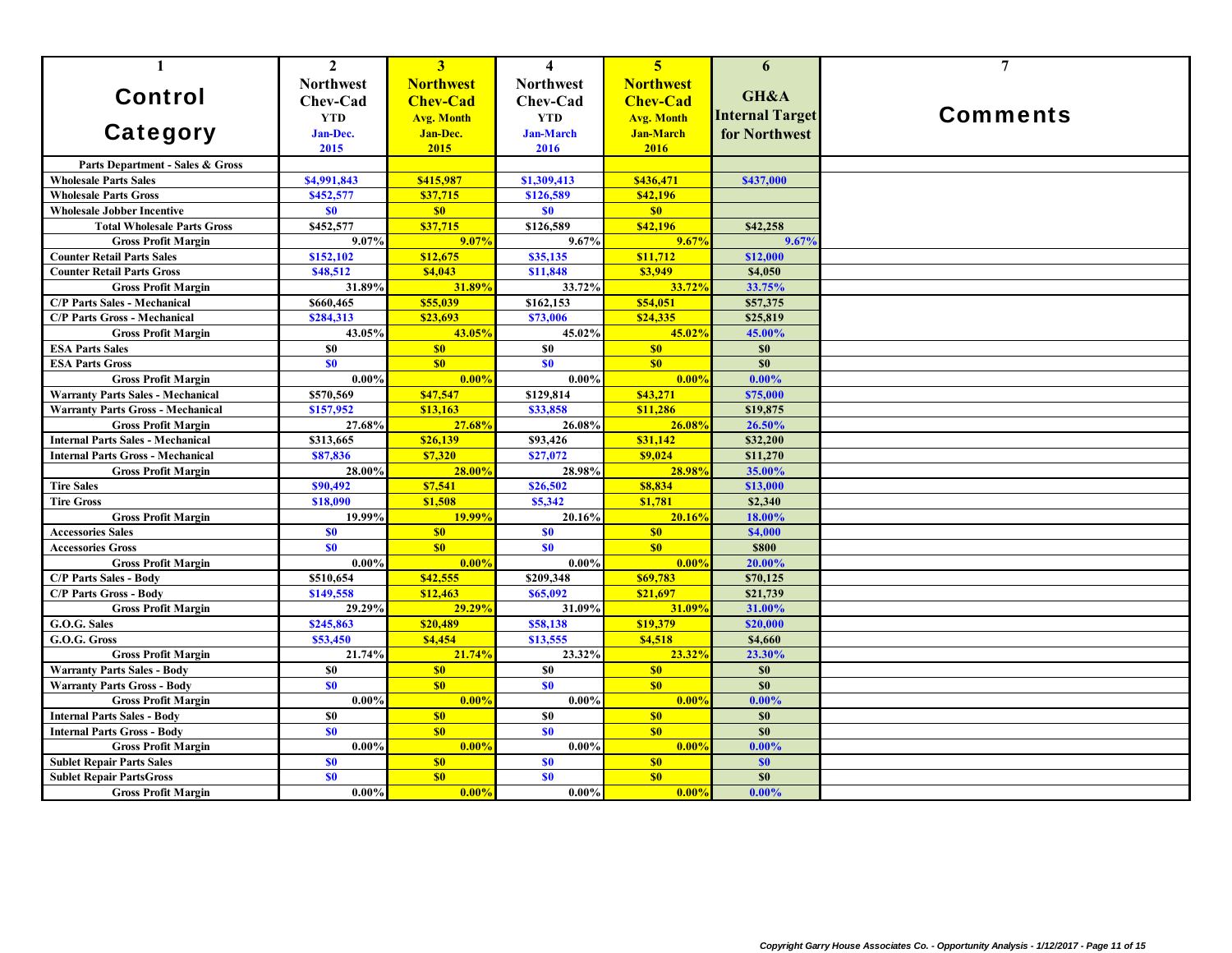| $\mathbf{1}$                                                             | $\overline{2}$   | 3 <sup>1</sup>    | $\overline{\mathbf{4}}$ | $\overline{5}$    | 6                      | $\overline{7}$  |
|--------------------------------------------------------------------------|------------------|-------------------|-------------------------|-------------------|------------------------|-----------------|
|                                                                          | <b>Northwest</b> | <b>Northwest</b>  | <b>Northwest</b>        | <b>Northwest</b>  |                        |                 |
| <b>Control</b>                                                           | Chev-Cad         | <b>Chev-Cad</b>   | Chev-Cad                | <b>Chev-Cad</b>   | GH&A                   |                 |
|                                                                          | <b>YTD</b>       | <b>Avg. Month</b> | <b>YTD</b>              | <b>Avg. Month</b> | <b>Internal Target</b> | <b>Comments</b> |
| <b>Category</b>                                                          | Jan-Dec.         | <b>Jan-Dec.</b>   | <b>Jan-March</b>        | <b>Jan-March</b>  | for Northwest          |                 |
|                                                                          | 2015             | 2015              | 2016                    | 2016              |                        |                 |
| <b>Total Parts Department Sales</b>                                      | \$7,535,653      | \$627,971         | \$2,023,929             | \$674,643         | \$720,700              |                 |
| <b>Total Parts Department Sales Gross</b>                                | \$1,252,288      | \$104,357         | \$356,362               | \$118,787         | \$132,810              |                 |
| <b>Gross Profit Margin</b>                                               | 16.62%           | 16.62%            | 17.61%                  | 17.61%            | 18.43%                 |                 |
| <b>Memo: Total Cost of Parts Sales</b>                                   | \$6,283,365      | \$523,614         | \$1,667,567             | \$555,856         | \$587,890              |                 |
| <b>Management Gross:</b>                                                 | \$588,192        | \$49,016          | \$136,467               | \$45,489          |                        |                 |
| <b>Favorable Purchasing Discounts</b><br><b>Percent of Cost of Sales</b> | 9.36%            | 9.36%             | 8.18%                   | 8.18%             |                        |                 |
| <b>Inventory Adjustments</b>                                             | \$0              | S <sub>0</sub>    | S <sub>0</sub>          | \$0               |                        |                 |
| <b>Percent of Cost of Sales</b>                                          | 0.00%            | 0.00%             | $0.00\%$                | 0.00%             |                        |                 |
| <b>Total Management Gross</b>                                            | \$588,192        | \$49,016          | \$136,467               | \$45,489          | \$48,207               |                 |
| <b>Percent of Cost of Sales</b>                                          | 9.36%            | 9.36%             | 8.18%                   | 8.18%             | 8.20%                  |                 |
| <b>Total Parts Department Operating Gross</b>                            | \$1,840,480      | \$153,373         | \$492,829               | \$164,276         | \$181,017              |                 |
| <b>Gross Profit Margin</b>                                               | 24.42%           | 24.42%            | 24.35%                  | 24.35%            | 25.12%                 |                 |
| <b>Parts Department - Selling Expense</b>                                |                  |                   |                         |                   |                        |                 |
| <b>Management Compensation</b>                                           | \$152,077        | \$12,673          | \$43,054                | \$14,351          | \$12,671               |                 |
| <b>Percent of Operating Gross</b>                                        | 8.26%            | 8.26%             | 8.74%                   | 8.74%             | 7.00%                  |                 |
| <b>Other Salaries &amp; Wages</b>                                        | \$652,479        | \$54,373          | \$158,216               | \$52,739          | \$12,671               |                 |
| <b>Percent of Operating Gross</b>                                        | 35.45%           | 35.45%            | 32.10%                  | 32.10%            | 7.00%                  |                 |
| <b>Salesperson Compensation</b>                                          | \$0              | \$0               | S <sub>0</sub>          | \$0               | \$25,342               |                 |
| <b>Percent of Operating Gross</b>                                        | $0.00\%$         | 0.00%             | $0.00\%$                | 0.00%             | 14.00%                 |                 |
| <b>Total Department Compensation</b>                                     | \$804,556        | \$67,046          | \$201,270               | \$67,090          | \$50,685               |                 |
| <b>Percent of Operating Gross</b>                                        | 43.71%           | 43.71%            | 40.84%                  | 40.84%            | 28.00%                 |                 |
| <b>Advertising &amp; Sales Promotion</b>                                 | \$23,901         | \$1,992           | \$7,187                 | \$2,396           | \$2,715                |                 |
| <b>Percent of Operating Gross</b>                                        | 1.30%            | 1.30%             | 1.46%                   | 1.46%             | 1.50%                  |                 |
| <b>Training Expense</b>                                                  | \$2,451          | \$204             | \$525                   | \$175             | \$181                  |                 |
| <b>Percent of Operating Gross</b>                                        | 0.13%            | 0.13%             | 0.11%                   | 0.11%             | 0.10%                  |                 |
| <b>Policy Expense</b>                                                    | \$0              | S <sub>0</sub>    | \$0                     | \$0               |                        |                 |
| <b>Percent of Operating Gross</b>                                        | $0.00\%$         | 0.00%             | $0.00\%$                | 0.00%             |                        |                 |
| <b>Service Loaner Expense</b>                                            | \$0              | \$0               | S <sub>0</sub>          | \$0               |                        |                 |
| <b>Percent of Operating Gross</b>                                        | $0.00\%$         | 0.00%             | 0.00%                   | 0.00%             |                        |                 |
| <b>Total Policy/Service Loaner Expense</b>                               | S <sub>0</sub>   | \$0               | \$0                     | \$0               | \$0                    |                 |
| <b>Percent of Operating Gross</b>                                        | $0.00\%$         | 0.00%             | $0.00\%$                | 0.00%             | $0.00\%$               |                 |
|                                                                          | \$2,979          | \$248             | \$1,430                 | \$477             | \$543                  |                 |
| Tools & Supplies Expense<br><b>Percent of Operating Gross</b>            | 0.16%            | 0.16%             | 0.29%                   | 0.29%             | 0.30%                  |                 |
|                                                                          |                  |                   |                         |                   |                        |                 |
| <b>Freight Expense</b>                                                   | \$11,537         | <b>\$961</b>      | \$2,580                 | <b>\$860</b>      | \$905                  |                 |
| <b>Percent of Operating Gross</b>                                        | 0.63%            | 0.63%             | 0.52%                   | 0.52%             | 0.50%                  |                 |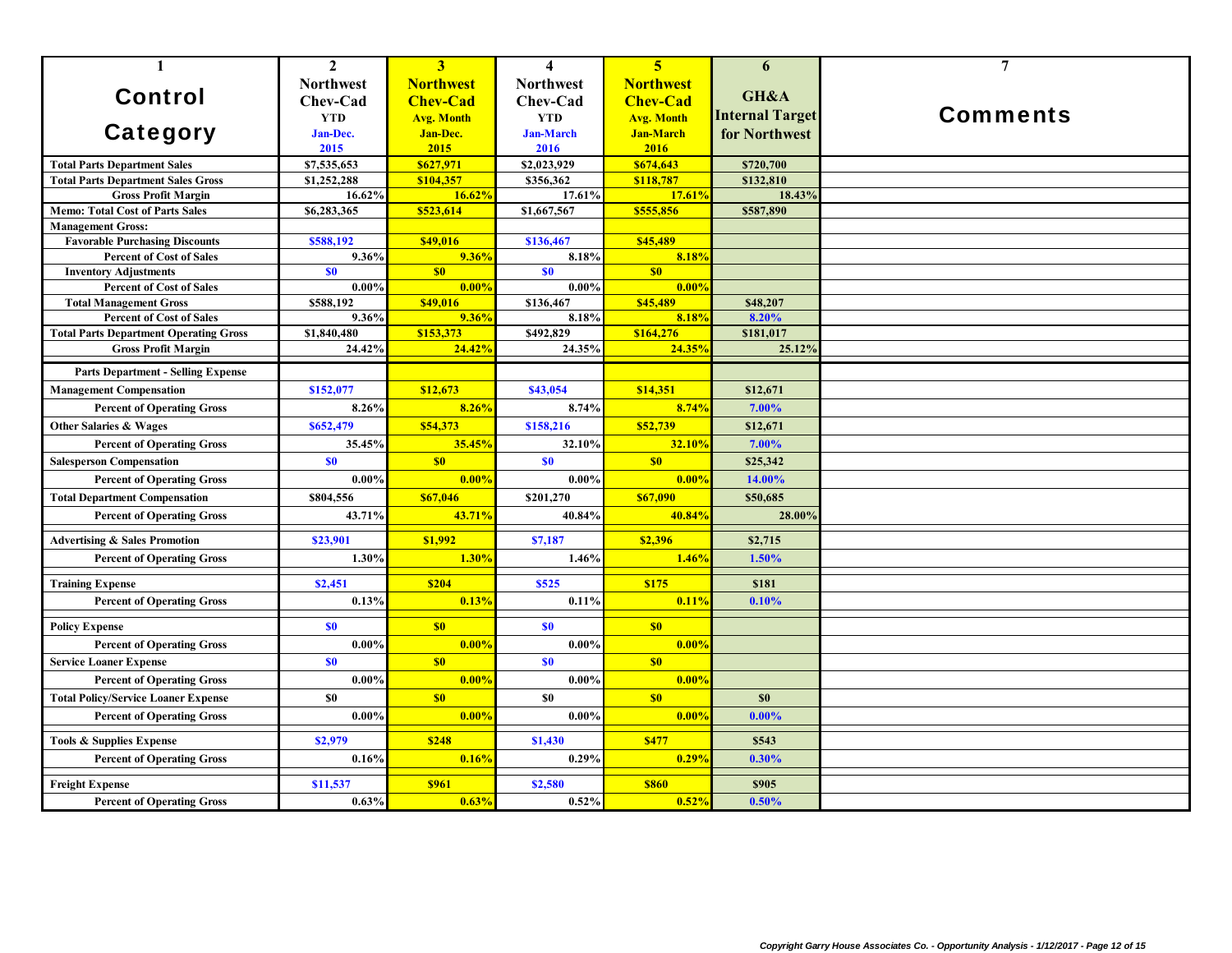| $\mathbf{1}$                                                                  | $\mathbf{2}$                                                          | 3                                                                            | $\overline{\mathbf{4}}$                                                | $\overline{\mathbf{5}}$                                                              | 6                                               | $\overline{7}$                                    |
|-------------------------------------------------------------------------------|-----------------------------------------------------------------------|------------------------------------------------------------------------------|------------------------------------------------------------------------|--------------------------------------------------------------------------------------|-------------------------------------------------|---------------------------------------------------|
| <b>Control</b><br>Category                                                    | <b>Northwest</b><br>Chev-Cad<br><b>YTD</b><br><b>Jan-Dec.</b><br>2015 | <b>Northwest</b><br><b>Chev-Cad</b><br><b>Avg. Month</b><br>Jan-Dec.<br>2015 | <b>Northwest</b><br>Chev-Cad<br><b>YTD</b><br><b>Jan-March</b><br>2016 | <b>Northwest</b><br><b>Chev-Cad</b><br><b>Avg. Month</b><br><b>Jan-March</b><br>2016 | GH&A<br><b>Internal Target</b><br>for Northwest | <b>Comments</b>                                   |
| <b>Company Vehicle Expense</b>                                                | \$107,494                                                             | \$8,958                                                                      | \$21.014                                                               | \$7,005                                                                              | \$7,693                                         |                                                   |
| <b>Percent of Operating Gross</b>                                             | 5.84%                                                                 | 5.84%                                                                        | 4.26%                                                                  | 4.26%                                                                                | 4.25%                                           |                                                   |
| <b>Bad Debt Expense</b>                                                       | \$0                                                                   | $\sqrt{50}$                                                                  | \$0                                                                    | S <sub>0</sub>                                                                       | \$0                                             |                                                   |
| <b>Percent of Operating Gross</b>                                             | $0.00\%$                                                              | 0.00%                                                                        | 0.00%                                                                  | 0.00%                                                                                | $0.00\%$                                        |                                                   |
| Vacation & Time Off - Dept. Employees                                         | \$13,448                                                              | \$1,121                                                                      | \$3,635                                                                | \$1,212                                                                              | \$1,358                                         |                                                   |
| <b>Percent of Operating Gross</b>                                             | 0.73%                                                                 | 0.73%                                                                        | 0.74%                                                                  | 0.74%                                                                                | 0.75%                                           |                                                   |
| <b>Total Departmental Controllable Expense</b>                                | \$966,366                                                             | \$80,531                                                                     | \$237.641                                                              | \$79,214                                                                             | \$64,080                                        |                                                   |
| <b>Percent of Operating Gross</b>                                             | 52.51%                                                                | 52.51%                                                                       | 48.22%                                                                 | 48.22%                                                                               | 35.40%                                          | <b>Significant Expense Structure Opportunity!</b> |
| <b>Total Departmental Controllable Profit</b>                                 | \$874,114                                                             | \$72,843                                                                     | \$255,188                                                              | \$85,063                                                                             | \$116,937                                       |                                                   |
| <b>Percent of Operating Gross</b>                                             | 47.49%                                                                | 47.49%                                                                       | 51.78%                                                                 | 51.78%                                                                               | 64.60%                                          |                                                   |
| <b>Memo: Total Department Payroll</b>                                         | \$804,556                                                             | \$67,046                                                                     | \$201,270                                                              | \$67,090                                                                             | \$50,685                                        |                                                   |
| <b>Summary - All Departments</b>                                              |                                                                       |                                                                              |                                                                        |                                                                                      |                                                 |                                                   |
| <b>Total Retail Vehicle Sales (Dollars)</b>                                   | \$52,783,649                                                          | \$4,398,637                                                                  | \$12,782,249                                                           | \$4,260,750                                                                          | \$4,486,652                                     |                                                   |
| <b>Total Operating Gross - Variable Depts.</b>                                | \$5,534,809                                                           | \$461,234                                                                    | \$1,148,901                                                            | \$382,967                                                                            | \$496,982                                       |                                                   |
| <b>Percent of Sales</b>                                                       | 10.49%                                                                | 10.49%                                                                       | 8.99%                                                                  | 8.99%                                                                                | 11.08%                                          |                                                   |
| <b>Total Controllable Profit - Variable</b>                                   | \$2,123,442                                                           | \$177,002                                                                    | \$474,796                                                              | \$158,265                                                                            | \$302,113                                       |                                                   |
| <b>Percent of Operating Gross</b>                                             | 38.37%                                                                | 38.38%                                                                       | 41.33%                                                                 | 41.33%                                                                               | 60.79%                                          |                                                   |
|                                                                               |                                                                       |                                                                              |                                                                        |                                                                                      |                                                 |                                                   |
| <b>Total Sales - Fixed Departments</b>                                        | \$10,527,217                                                          | \$877,268                                                                    | \$2,804,804                                                            | \$934,935                                                                            | \$997,203                                       |                                                   |
| <b>Total Operating Gross - Fixed Departments</b>                              | \$3,756,836                                                           | \$313,070                                                                    | \$1,011,464                                                            | \$337,155                                                                            | \$365,051                                       |                                                   |
| <b>Percent of Sales</b>                                                       | 35.69%                                                                | 35.69%<br>\$157,748                                                          | 36.06%                                                                 | 36.06%<br>\$171,709                                                                  | 36.61%                                          |                                                   |
| <b>Total Controllable Profit - Fixed</b><br><b>Percent of Operating Gross</b> | \$1,892,973<br>50.39%                                                 | 50.39%                                                                       | \$515,128<br>50.93%                                                    | 50.93%                                                                               | \$228,257<br>62.53%                             |                                                   |
|                                                                               |                                                                       |                                                                              |                                                                        |                                                                                      |                                                 |                                                   |
| <b>Total Sales - All Departments (This Report)</b>                            | \$63,310,866                                                          | \$5,275,906                                                                  | \$15,587,053                                                           | \$5,195,684                                                                          | \$5,483,855                                     |                                                   |
| <b>Total Sales - All Departments (F/S)</b>                                    | \$69,206,090                                                          | \$5,767,174                                                                  | \$16,346,634                                                           | \$5,448,878                                                                          | N/A                                             |                                                   |
| <b>Total Operating Gross - All Departments</b>                                | \$9,291,645                                                           | \$774,304                                                                    | \$2,160,365                                                            | \$720,122                                                                            | \$862,033                                       |                                                   |
| Percent of Sales (F/S)                                                        | 13.43%                                                                | 13.43%                                                                       | 13.22%                                                                 | 13.22%                                                                               | 15.72%                                          |                                                   |
| <b>Total Controllable Profit - All Departments</b>                            | \$4,016,415                                                           | \$334,750                                                                    | \$989,924                                                              | \$329,975                                                                            | \$530,371                                       |                                                   |
| <b>Percent of Operating Gross</b>                                             | 43.23%                                                                | 43.23%                                                                       | 45.82%                                                                 | 45.82%                                                                               | 61.53%                                          |                                                   |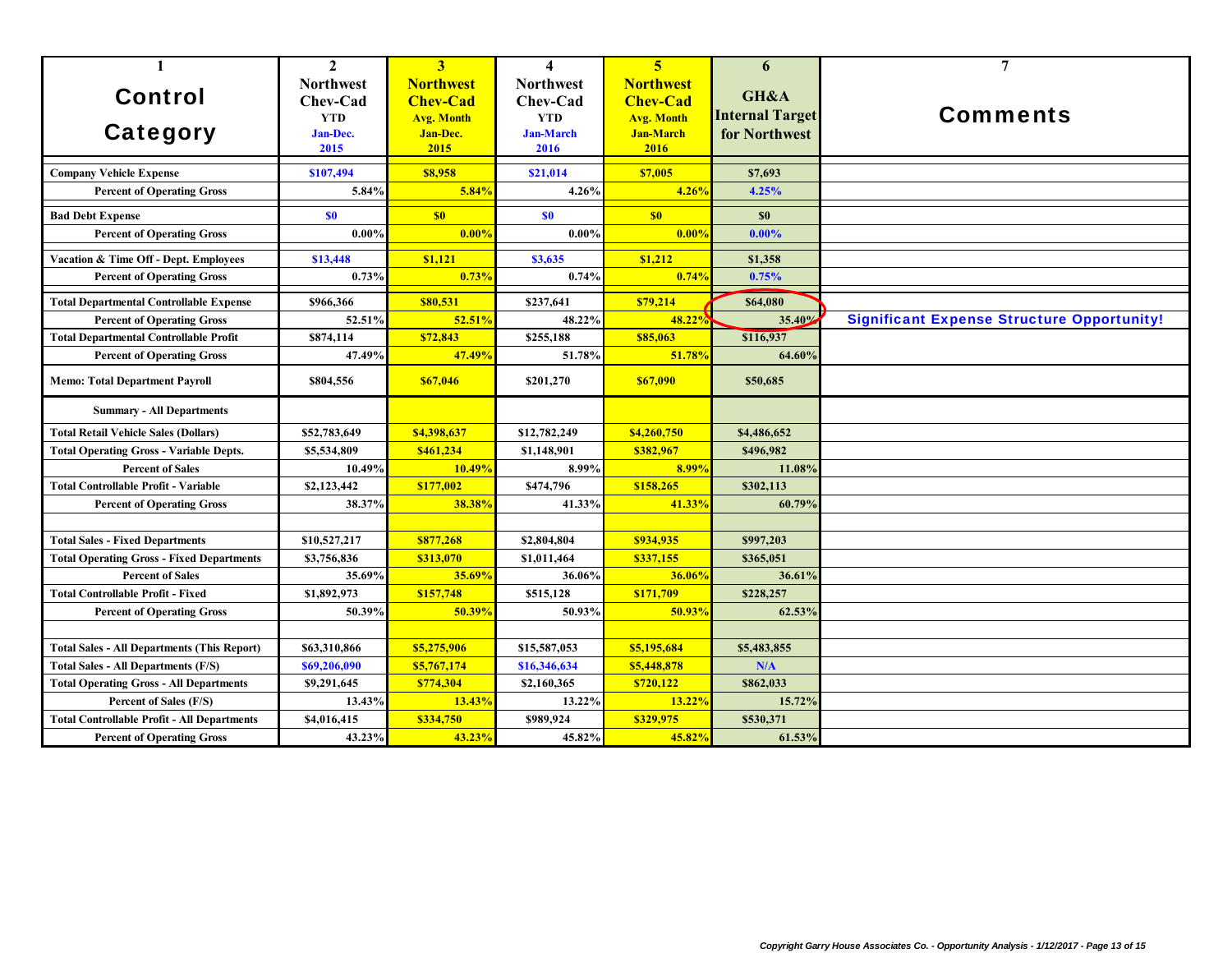| $\mathbf{1}$                               | $\mathbf{2}$     | 3                 | 4                | 5 <sup>1</sup>    | 6                      | $\overline{7}$                                         |
|--------------------------------------------|------------------|-------------------|------------------|-------------------|------------------------|--------------------------------------------------------|
|                                            | <b>Northwest</b> | <b>Northwest</b>  | <b>Northwest</b> | <b>Northwest</b>  |                        |                                                        |
| <b>Control</b>                             | Chev-Cad         | <b>Chev-Cad</b>   | Chev-Cad         | <b>Chev-Cad</b>   | GH&A                   |                                                        |
|                                            | <b>YTD</b>       | <b>Avg. Month</b> | <b>YTD</b>       | <b>Avg. Month</b> | <b>Internal Target</b> | <b>Comments</b>                                        |
| <b>Category</b>                            | Jan-Dec.         | <b>Jan-Dec.</b>   | <b>Jan-March</b> | <b>Jan-March</b>  | for Northwest          |                                                        |
|                                            | 2015             | 2015              | 2016             | 2016              |                        |                                                        |
|                                            |                  |                   |                  |                   |                        |                                                        |
| <b>Fixed (Service Absorption)</b>          | 72.76%           | 72.76%            | 76.38%           | 76.38%            | 86.47%                 |                                                        |
| <b>Fixed Net Profit (Loss)</b>             |                  | ( \$117, 237)     |                  | (S104, 252)       | (S57,105)              |                                                        |
| <b>Break-Even Retail Units</b>             |                  | <b>110</b>        |                  | 104               | 33                     |                                                        |
| (at Current Sales Expense Structure)       |                  |                   |                  |                   |                        |                                                        |
| <b>Total Dealership Payroll</b>            | \$5,474,154      | \$456,180         | \$1,271,535      | \$423,845         | \$408,969              |                                                        |
| <b>Number of Employees</b>                 |                  | 101.0             |                  | 103.0             | 91                     |                                                        |
| <b>Gross Per Employee Per Month</b>        |                  | \$7,666           |                  | <b>\$6.991</b>    | \$9,500                |                                                        |
|                                            |                  |                   |                  |                   |                        |                                                        |
| <b>Fixed &amp; Limited Control Expense</b> |                  |                   |                  |                   |                        |                                                        |
| Salary - Owners & General Manager          | \$69,120         | \$5,760           | \$17,550         | \$5,850           | \$10,000               |                                                        |
| <b>Salaries - Administrative</b>           | \$305,980        | \$25,498          | \$75,675         | \$25,225          | \$25,861               | <b>Includes G&amp;A Lines 9 - 12.</b>                  |
| Total Salaries - GM & Administrative       | \$375,100        | \$31,258          | \$93,225         | \$31,075          | \$35,861               |                                                        |
| <b>Percent of Operating Gross</b>          | 4.04%            | 4.04%             | 4.32%            | 4.32%             | 4.16%                  |                                                        |
| <b>Employee Benefits</b>                   | \$351,299        | \$29,275          | \$87,236         | \$29,079          |                        |                                                        |
| <b>Payroll Taxes</b>                       | \$404,376        | \$33,698          | \$99,873         | \$33,291          |                        |                                                        |
| <b>Pensions</b>                            | \$25,101         | \$2.092           | \$5,028          | \$1,676           |                        |                                                        |
| <b>Total Employee Related Expenses</b>     | \$780,776        | \$65,065          | \$192,137        | \$64,046          | \$63,390               |                                                        |
| <b>Percent of Operating Gross</b>          | 8.40%            | 8.40%             | 8.89%            | 8.89%             | 7.35%                  |                                                        |
| <b>Percent of Dealership Payroll</b>       | 14.26%           | 14.26%            | 15.11%           | 15.11%            | 15.50%                 |                                                        |
| <b>Laundry &amp; Uniforms Expense</b>      | \$0              | S <sub>0</sub>    | \$0              | \$0               | \$0                    |                                                        |
| <b>Percent of Operating Gross</b>          | $0.00\%$         | 0.00%             | 0.00%            | 0.00%             | 0.009                  |                                                        |
| Rent & Equivalent                          | \$835,214        | \$69,601          | \$213,029        | \$71,010          | \$71,000               |                                                        |
| <b>Percent of Operating Gross</b>          | 8.99%            | 8.99%             | 9.86%            | 9.86%             | 8.24%                  |                                                        |
| <b>Utilities Expense</b>                   | \$206,934        | \$17,245          | \$44,988         | \$14,996          | \$17,000               |                                                        |
| <b>Percent of Operating Gross</b>          | 2.23%            | 2.23%             | 2.08%            | 2.08%             | 1.97%                  |                                                        |
| <b>Total Occupancy Expense</b>             | \$1,042,148      | \$86,846          | \$258,017        | \$86,006          | \$88,000               |                                                        |
| <b>Percent of Operating Gross</b>          | 11.22%           | 11.22%            | 11.94%           | 11.94%            | 10.21%                 |                                                        |
| <b>Telephone Expense</b>                   | \$27,862         | \$2,322           | \$5,973          | \$1,991           | \$2,586                |                                                        |
| <b>Percent of Operating Gross</b>          | 0.30%            | 0.30%             | 0.28%            | 0.28%             | 0.30%                  |                                                        |
| <b>Taxes Expense</b>                       | \$0              | \$0               | \$2,170          | \$723             | <b>\$750</b>           |                                                        |
| <b>Percent of Operating Gross</b>          | 0.00%            | 0.009             | 0.10%            | 0.109             | 0.09%                  |                                                        |
| <b>Insurance Expense</b>                   | \$60,523         | \$5,044           | \$17,537         | \$5,846           | \$6,000                |                                                        |
| <b>Percent of Operating Gross</b>          | 0.65%            | 0.65%             | 0.81%            | 0.81%             | 0.70%                  |                                                        |
|                                            |                  |                   |                  |                   |                        |                                                        |
| <b>Office Supplies</b>                     | \$43,667         | \$3,639           | \$16,692         | \$5,564           | \$5,603                |                                                        |
| <b>Percent of Operating Gross</b>          | 0.47%            | 0.47%             | 0.77%            | 0.77%             | 0.65%                  |                                                        |
| <b>Professional &amp; Service Fees</b>     | \$156,217        | \$13,018          | \$59,633         | \$19,878          | \$20,000               | <b>Includes Outside Services &amp; Legal and Audit</b> |
| <b>Percent of Operating Gross</b>          | 1.68%            | 1.68%             | 2.76%            | 2.76%             | 2.32%                  |                                                        |